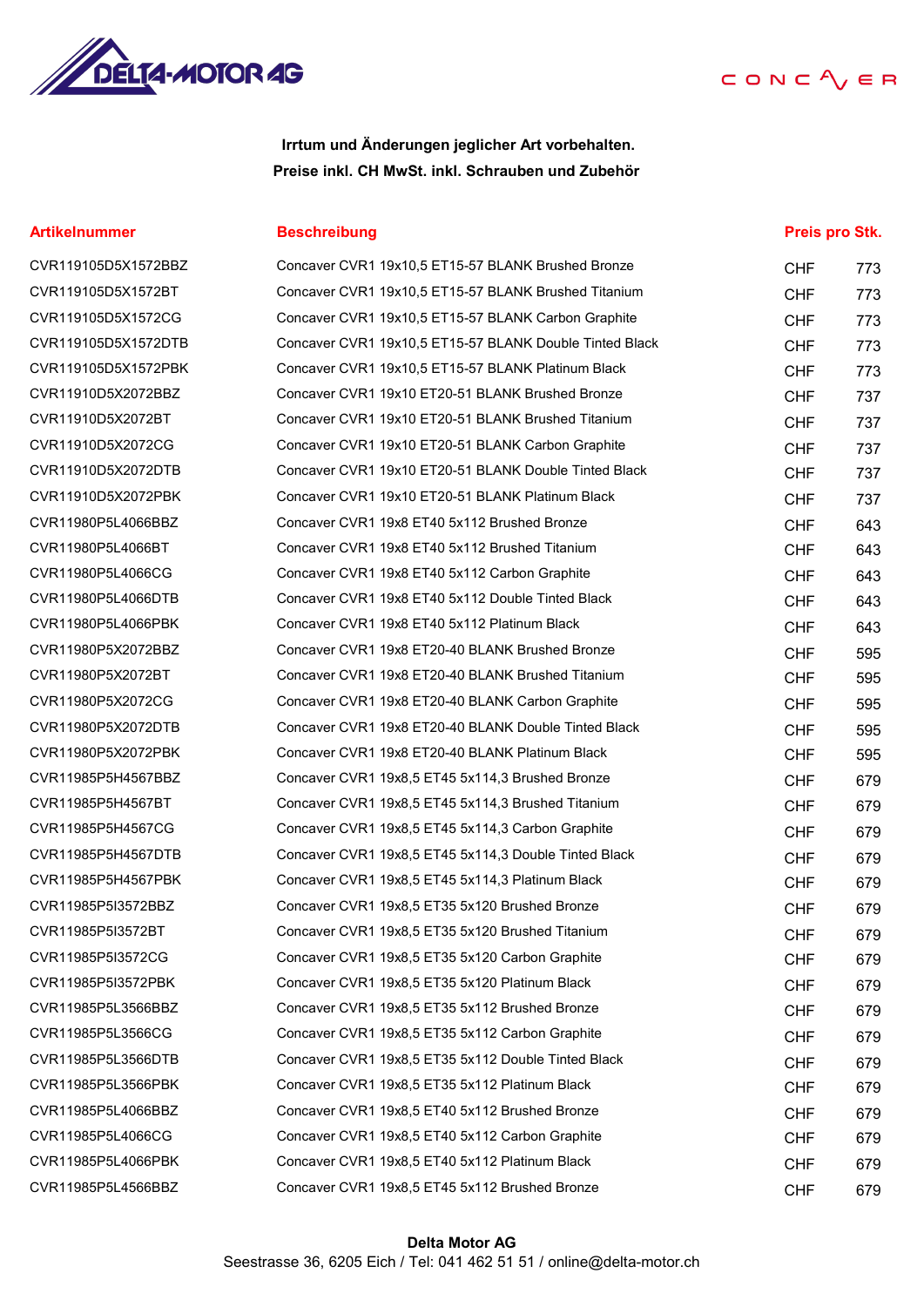

| CVR11985P5L4566BT  | Concaver CVR1 19x8,5 ET45 5x112 Brushed Titanium       | <b>CHF</b> | 679 |
|--------------------|--------------------------------------------------------|------------|-----|
| CVR11985P5L4566CG  | Concaver CVR1 19x8,5 ET45 5x112 Carbon Graphite        | <b>CHF</b> | 679 |
| CVR11985P5L4566CR  | Concaver CVR1 19x8,5 ET45 5x112 Candy Red              | <b>CHF</b> | 679 |
| CVR11985P5L4566DTB | Concaver CVR1 19x8,5 ET45 5x112 Double Tinted Black    | <b>CHF</b> | 679 |
| CVR11985P5L4566PBK | Concaver CVR1 19x8,5 ET45 5x112 Platinum Black         | <b>CHF</b> | 679 |
| CVR11985P5M4563BBZ | Concaver CVR1 19x8,5 ET45 5x108 Brushed Bronze         | <b>CHF</b> | 679 |
| CVR11985P5M4563CG  | Concaver CVR1 19x8,5 ET45 5x108 Carbon Graphite        | <b>CHF</b> | 679 |
| CVR11985P5X2072BBZ | Concaver CVR1 19x8,5 ET20-45 BLANK Brushed Bronze      | <b>CHF</b> | 631 |
| CVR11985P5X2072BT  | Concaver CVR1 19x8,5 ET20-45 BLANK Brushed Titanium    | <b>CHF</b> | 631 |
| CVR11985P5X2072CG  | Concaver CVR1 19x8,5 ET20-45 BLANK Carbon Graphite     | <b>CHF</b> | 631 |
| CVR11985P5X2072CR  | Concaver CVR1 19x8,5 ET20-45 BLANK Candy Red           | <b>CHF</b> | 631 |
| CVR11985P5X2072DTB | Concaver CVR1 19x8,5 ET20-45 BLANK Double Tinted Black | <b>CHF</b> | 631 |
| CVR11985P5X2072PBK | Concaver CVR1 19x8,5 ET20-45 BLANK Platinum Black      | <b>CHF</b> | 631 |
| CVR11985P5X3572BBZ | Concaver CVR1 19x8,5 ET35-45 BLANK Brushed Bronze      | <b>CHF</b> | 631 |
| CVR11985P5X3572BT  | Concaver CVR1 19x8,5 ET35-45 BLANK Brushed Titanium    | <b>CHF</b> | 631 |
| CVR11985P5X3572CG  | Concaver CVR1 19x8,5 ET35-45 BLANK Carbon Graphite     | <b>CHF</b> | 631 |
| CVR11985P5X3572DTB | Concaver CVR1 19x8,5 ET35-45 BLANK Double Tinted Black | <b>CHF</b> | 631 |
| CVR11985P5X3572PBK | Concaver CVR1 19x8,5 ET35-45 BLANK Platinum Black      | <b>CHF</b> | 631 |
| CVR11990D5X2072BBZ | Concaver CVR1 19x9 ET20-40 BLANK Brushed Bronze        | <b>CHF</b> | 667 |
| CVR11990D5X2072BT  | Concaver CVR1 19x9 ET20-40 BLANK Brushed Titanium      | <b>CHF</b> | 667 |
| CVR11990D5X2072CG  | Concaver CVR1 19x9 ET20-40 BLANK Carbon Graphite       | <b>CHF</b> | 667 |
| CVR11990D5X2072DTB | Concaver CVR1 19x9 ET20-40 BLANK Double Tinted Black   | <b>CHF</b> | 667 |
| CVR11990D5X2072PBK | Concaver CVR1 19x9 ET20-40 BLANK Platinum Black        | <b>CHF</b> | 667 |
| CVR11990P5X2072BBZ | Concaver CVR1 19x9 ET20-51 BLANK Brushed Bronze        | <b>CHF</b> | 667 |
| CVR11990P5X2072BT  | Concaver CVR1 19x9 ET20-51 BLANK Brushed Titanium      | <b>CHF</b> | 667 |
| CVR11990P5X2072CG  | Concaver CVR1 19x9 ET20-51 BLANK Carbon Graphite       | <b>CHF</b> | 667 |
| CVR11990P5X2072DTB | Concaver CVR1 19x9 ET20-51 BLANK Double Tinted Black   | <b>CHF</b> | 667 |
| CVR11990P5X2072PBK | Concaver CVR1 19x9 ET20-51 BLANK Platinum Black        | <b>CHF</b> | 667 |
| CVR11995D5I3572BT  | Concaver CVR1 19x9,5 ET35 5x120 Brushed Titanium       | <b>CHF</b> | 751 |
| CVR11995D5I3572CG  | Concaver CVR1 19x9,5 ET35 5x120 Carbon Graphite        | <b>CHF</b> | 751 |
| CVR11995D5I4072BBZ | Concaver CVR1 19x9,5 ET40 5x120 Brushed Bronze         | <b>CHF</b> | 751 |
| CVR11995D5I4072PBK | Concaver CVR1 19x9,5 ET40 5x120 Platinum Black         | <b>CHF</b> | 751 |
| CVR11995D5L4566BT  | Concaver CVR1 19x9,5 ET45 5x112 Brushed Titanium       | <b>CHF</b> | 751 |
| CVR11995D5L4566CG  | Concaver CVR1 19x9,5 ET45 5x112 Carbon Graphite        | <b>CHF</b> | 751 |
| CVR11995D5X2072BBZ | Concaver CVR1 19x9,5 ET20-45 BLANK Brushed Bronze      | <b>CHF</b> | 703 |
| CVR11995D5X2072BT  | Concaver CVR1 19x9,5 ET20-45 BLANK Brushed Titanium    | <b>CHF</b> | 703 |
| CVR11995D5X2072CG  | Concaver CVR1 19x9,5 ET20-45 BLANK Carbon Graphite     | <b>CHF</b> | 703 |
| CVR11995D5X2072CR  | Concaver CVR1 19x9,5 ET20-45 BLANK Candy Red           | <b>CHF</b> | 703 |
| CVR11995D5X2072DTB | Concaver CVR1 19x9,5 ET20-45 BLANK Double Tinted Black | <b>CHF</b> | 703 |
| CVR11995D5X2072PBK | Concaver CVR1 19x9,5 ET20-45 BLANK Platinum Black      | <b>CHF</b> | 703 |
| CVR11995D5X3572BBZ | Concaver CVR1 19x9,5 ET35-45 BLANK Brushed Bronze      | <b>CHF</b> | 703 |
| CVR11995D5X3572BT  | Concaver CVR1 19x9,5 ET35-45 BLANK Brushed Titanium    | <b>CHF</b> | 703 |
| CVR11995D5X3572CG  | Concaver CVR1 19x9,5 ET35-45 BLANK Carbon Graphite     | <b>CHF</b> | 703 |
|                    |                                                        |            |     |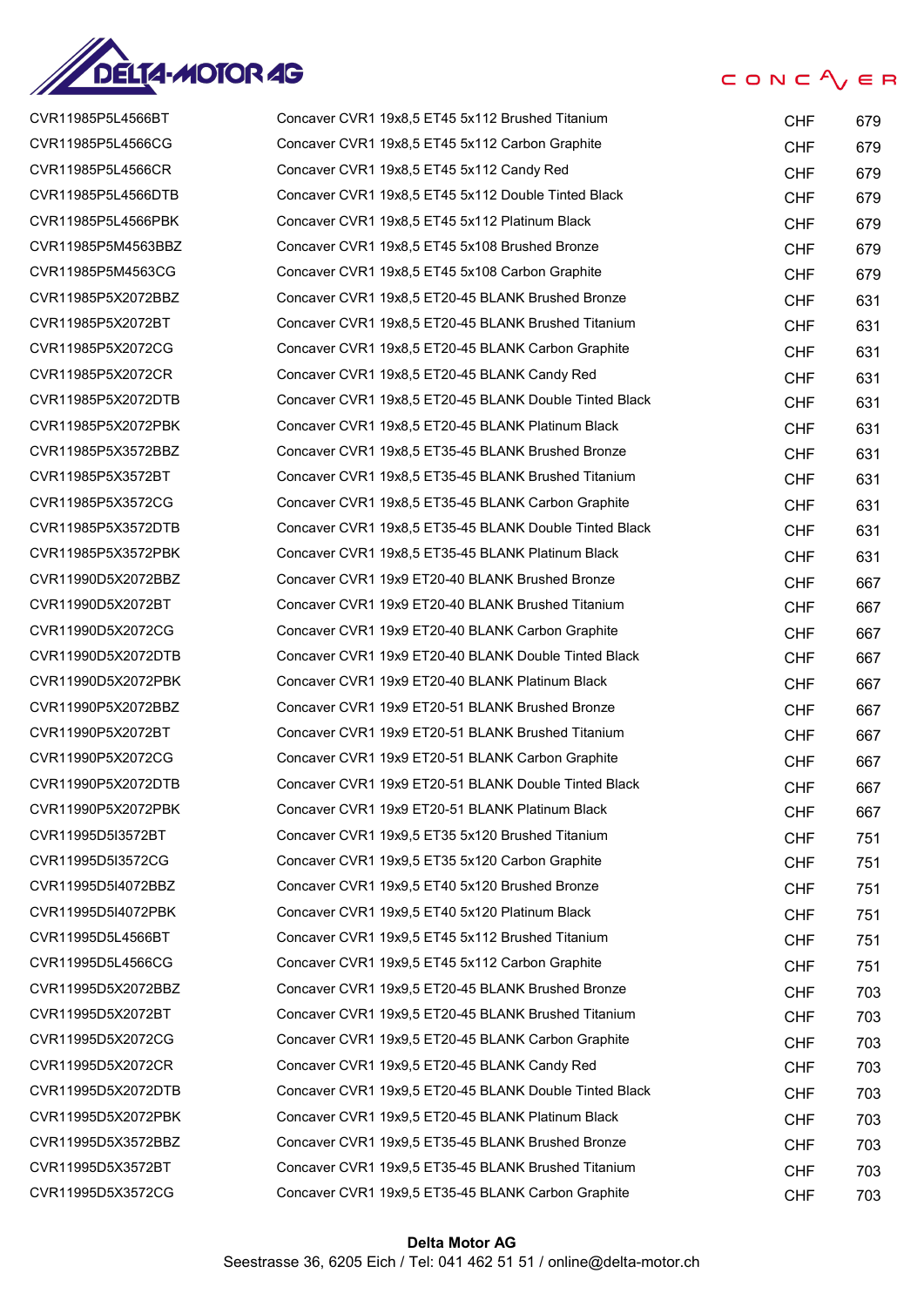

#### $CONC$ <sub>/ $E$ </sub> $R$

| CVR11995D5X3572DTB  | Concaver CVR1 19x9,5 ET35-45 BLANK Double Tinted Black  | <b>CHF</b> | 703   |
|---------------------|---------------------------------------------------------|------------|-------|
| CVR11995D5X3572PBK  | Concaver CVR1 19x9,5 ET35-45 BLANK Platinum Black       | <b>CHF</b> | 703   |
| CVR120105D5X1572BBZ | Concaver CVR1 20x10,5 ET15-45 BLANK Brushed Bronze      | <b>CHF</b> | 912   |
| CVR120105D5X1572BT  | Concaver CVR1 20x10,5 ET15-45 BLANK Brushed Titanium    | <b>CHF</b> | 912   |
| CVR120105D5X1572CG  | Concaver CVR1 20x10,5 ET15-45 BLANK Carbon Graphite     | <b>CHF</b> | 912   |
| CVR120105D5X1572CR  | Concaver CVR1 20x10,5 ET15-45 BLANK Candy Red           | <b>CHF</b> | 912   |
| CVR120105D5X1572DTB | Concaver CVR1 20x10,5 ET15-45 BLANK Double Tinted Black | <b>CHF</b> | 912   |
| CVR120105D5X1572PBK | Concaver CVR1 20x10,5 ET15-45 BLANK Platinum Black      | <b>CHF</b> | 912   |
| CVR12010M5I4572BT   | Concaver CVR1 20x10 ET45 5x120 Brushed Titanium         | <b>CHF</b> | 924   |
| CVR12010M5I4572CG   | Concaver CVR1 20x10 ET45 5x120 Carbon Graphite          | <b>CHF</b> | 924   |
| CVR12010M5L2566BBZ  | Concaver CVR1 20x10 ET25 5x112 Brushed Bronze           | <b>CHF</b> | 924   |
| CVR12010M5L3566BT   | Concaver CVR1 20x10 ET35 5x112 Brushed Titanium         | <b>CHF</b> | 924   |
| CVR12010M5L3566PBK  | Concaver CVR1 20x10 ET35 5x112 Platinum Black           | <b>CHF</b> | 924   |
| CVR12010M5L4566BT   | Concaver CVR1 20x10 ET45 5x112 Brushed Titanium         | <b>CHF</b> | 924   |
| CVR12010M5L4566CG   | Concaver CVR1 20x10 ET45 5x112 Carbon Graphite          | <b>CHF</b> | 924   |
| CVR12010M5X2072BBZ  | Concaver CVR1 20x10 ET20-48 BLANK Brushed Bronze        | <b>CHF</b> | 876   |
| CVR12010M5X2072BT   | Concaver CVR1 20x10 ET20-48 BLANK Brushed Titanium      | <b>CHF</b> | 876   |
| CVR12010M5X2072CG   | Concaver CVR1 20x10 ET20-48 BLANK Carbon Graphite       | <b>CHF</b> | 876   |
| CVR12010M5X2072CR   | Concaver CVR1 20x10 ET20-48 BLANK Candy Red             | <b>CHF</b> | 876   |
| CVR12010M5X2072DTB  | Concaver CVR1 20x10 ET20-48 BLANK Double Tinted Black   | <b>CHF</b> | 876   |
| CVR12010M5X2072PBK  | Concaver CVR1 20x10 ET20-48 BLANK Platinum Black        | <b>CHF</b> | 876   |
| CVR12010M5X3572PBK  | Concaver CVR1 20x10 ET35-48 BLANK Platinum Black        | <b>CHF</b> | 876   |
| CVR12011D5X0772BBZ  | Concaver CVR1 20x11 ET7-48 BLANK Brushed Bronze         | <b>CHF</b> | 948   |
| CVR12011D5X0772BT   | Concaver CVR1 20x11 ET7-48 BLANK Brushed Titanium       | <b>CHF</b> | 948   |
| CVR12011D5X0772CG   | Concaver CVR1 20x11 ET7-48 BLANK Carbon Graphite        | <b>CHF</b> | 948   |
| CVR12011D5X2072BBZ  | Concaver CVR1 20x11 ET20-48 BLANK Brushed Bronze        | <b>CHF</b> | 948   |
| CVR12011D5X2072BT   | Concaver CVR1 20x11 ET20-48 BLANK Brushed Titanium      | <b>CHF</b> | 948   |
| CVR12011D5X2072CG   | Concaver CVR1 20x11 ET20-48 BLANK Carbon Graphite       | <b>CHF</b> | 948   |
| CVR12012D5X3272BT   | Concaver CVR1 20x12 ET32-60 BLANK Brushed Titanium      | <b>CHF</b> | 1'018 |
| CVR12012D5X3272CG   | Concaver CVR1 20x12 ET32-60 BLANK Carbon Graphite       | <b>CHF</b> | 1'018 |
| CVR12080P5L4066BBZ  | Concaver CVR1 20x8 ET40 5x112 Brushed Bronze            | <b>CHF</b> | 785   |
| CVR12080P5L4066BT   | Concaver CVR1 20x8 ET40 5x112 Brushed Titanium          | <b>CHF</b> | 785   |
| CVR12080P5L4066CG   | Concaver CVR1 20x8 ET40 5x112 Carbon Graphite           | <b>CHF</b> | 785   |
| CVR12080P5L4066DTB  | Concaver CVR1 20x8 ET40 5x112 Double Tinted Black       | <b>CHF</b> | 785   |
| CVR12080P5L4066PBK  | Concaver CVR1 20x8 ET40 5x112 Platinum Black            | <b>CHF</b> | 785   |
| CVR12080P5X2072BBZ  | Concaver CVR1 20x8 ET20-40 BLANK Brushed Bronze         | <b>CHF</b> | 737   |
| CVR12080P5X2072BT   | Concaver CVR1 20x8 ET20-40 BLANK Brushed Titanium       | <b>CHF</b> | 737   |
| CVR12080P5X2072CG   | Concaver CVR1 20x8 ET20-40 BLANK Carbon Graphite        | <b>CHF</b> | 737   |
| CVR12080P5X2072DTB  | Concaver CVR1 20x8 ET20-40 BLANK Double Tinted Black    | <b>CHF</b> | 737   |
| CVR12080P5X2072PBK  | Concaver CVR1 20x8 ET20-40 BLANK Platinum Black         | <b>CHF</b> | 737   |
| CVR12085P5I3572BT   | Concaver CVR1 20x8,5 ET35 5x120 Brushed Titanium        | <b>CHF</b> | 821   |
| CVR12085P5I3572CG   | Concaver CVR1 20x8,5 ET35 5x120 Carbon Graphite         | <b>CHF</b> | 821   |
| CVR12085P5L3566BBZ  | Concaver CVR1 20x8,5 ET35 5x112 Brushed Bronze          | <b>CHF</b> | 821   |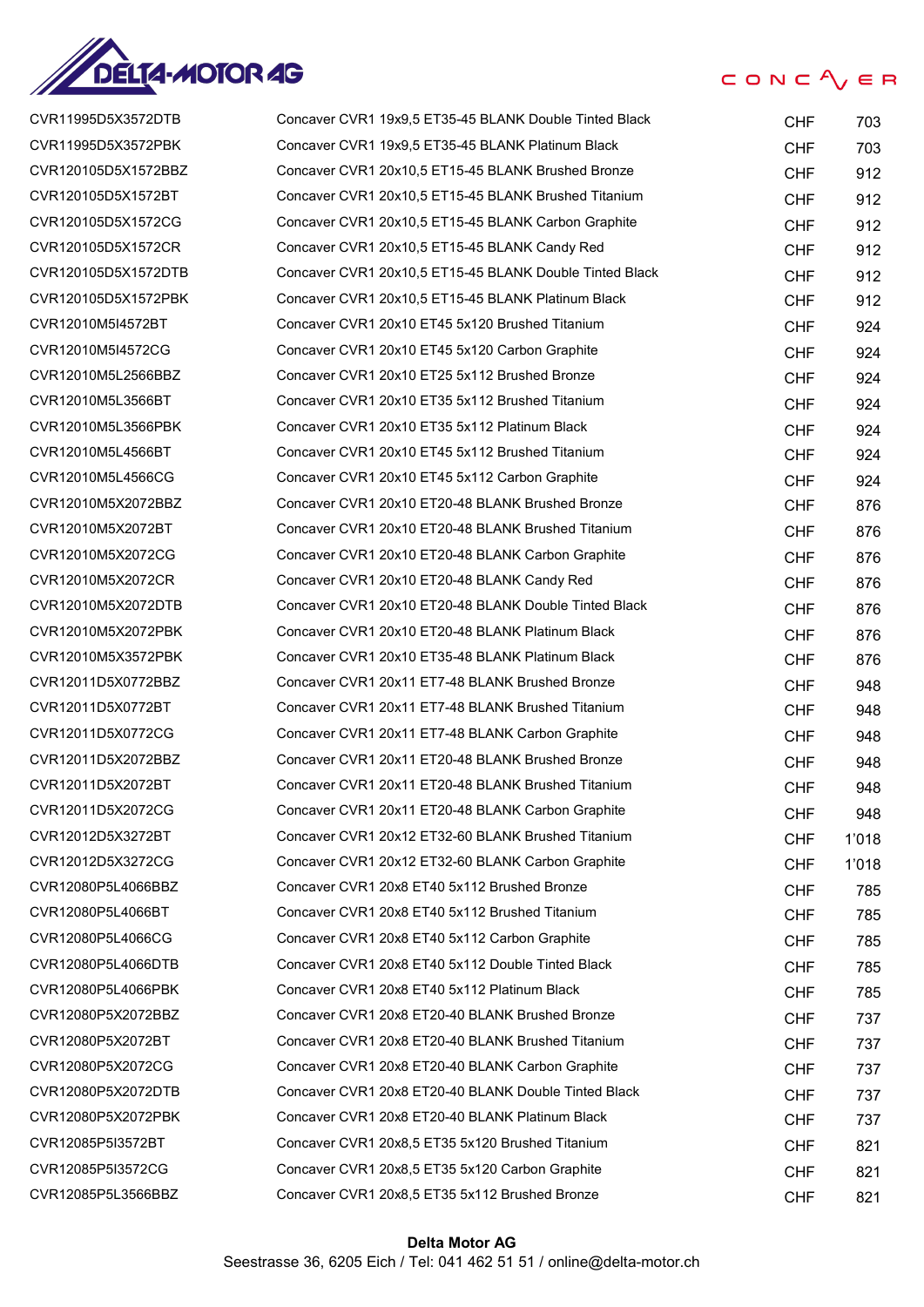

| UVR IZU85P5L3500B I |
|---------------------|
| CVR12085P5L3566DTB  |
| CVR12085P5L3566PBK  |
| CVR12085P5L4566BBZ  |
| CVR12085P5L4566BT   |
| CVR12085P5L4566CG   |
| CVR12085P5L4566DTB  |
| CVR12085P5L4566PBK  |
| CVR12085P5X2072BBZ  |
| CVR12085P5X2072BT   |
| CVR12085P5X2072CG   |
| CVR12085P5X2072CR   |
| CVR12085P5X2072DTB  |
| CVR12085P5X2072PBK  |
| CVR12085P5X3572BBZ  |
| CVR12085P5X3572BT   |
| CVR12085P5X3572CG   |
| CVR12085P5X3572DTB  |
| CVR12085P5X3572PBK  |
| CVR12090M5X2072BBZ  |
| CVR12090M5X2072BT   |
| CVR12090M5X2072CG   |
| CVR12090M5X2072DTB  |
| CVR12090M5X2072PBK  |
| CVR12090P5I3572BT   |
| CVR12090P5I3572CG   |
| CVR12090P5L3566BBZ  |
| CVR12090P5L3566DTB  |
| CVR12090P5L3566PBK  |
| CVR12090P5L4566BBZ  |
| CVR12090P5L4566BT   |
| CVR12090P5L4566CG   |
| CVR12090P5L4566DTB  |
| CVR12090P5L4566PBK  |
| CVR12090P5X2072BBZ  |
| CVR12090P5X2072BT   |
| CVR12090P5X2072CG   |
| CVR12090P5X2072CR   |
| CVR12090P5X2072DTB  |
| CVR12090P5X2072PBK  |
| CVR12090P5X3572BBZ  |
| CVR12090P5X3572BT   |
| CVR12090P5X3572CG   |

| CVR12085P5L3566BT  | Concaver CVR1 20x8,5 ET35 5x112 Brushed Titanium       | <b>CHF</b> | 821 |
|--------------------|--------------------------------------------------------|------------|-----|
| CVR12085P5L3566DTB | Concaver CVR1 20x8,5 ET35 5x112 Double Tinted Black    | <b>CHF</b> | 821 |
| CVR12085P5L3566PBK | Concaver CVR1 20x8,5 ET35 5x112 Platinum Black         | <b>CHF</b> | 821 |
| CVR12085P5L4566BBZ | Concaver CVR1 20x8,5 ET45 5x112 Brushed Bronze         | <b>CHF</b> | 821 |
| CVR12085P5L4566BT  | Concaver CVR1 20x8,5 ET45 5x112 Brushed Titanium       | <b>CHF</b> | 821 |
| CVR12085P5L4566CG  | Concaver CVR1 20x8,5 ET45 5x112 Carbon Graphite        | <b>CHF</b> | 821 |
| CVR12085P5L4566DTB | Concaver CVR1 20x8,5 ET45 5x112 Double Tinted Black    | <b>CHF</b> | 821 |
| CVR12085P5L4566PBK | Concaver CVR1 20x8,5 ET45 5x112 Platinum Black         | <b>CHF</b> | 821 |
| CVR12085P5X2072BBZ | Concaver CVR1 20x8,5 ET20-45 BLANK Brushed Bronze      | <b>CHF</b> | 773 |
| CVR12085P5X2072BT  | Concaver CVR1 20x8,5 ET20-45 BLANK Brushed Titanium    | <b>CHF</b> | 773 |
| CVR12085P5X2072CG  | Concaver CVR1 20x8,5 ET20-45 BLANK Carbon Graphite     | <b>CHF</b> | 773 |
| CVR12085P5X2072CR  | Concaver CVR1 20x8,5 ET20-45 BLANK Candy Red           | <b>CHF</b> | 773 |
| CVR12085P5X2072DTB | Concaver CVR1 20x8,5 ET20-45 BLANK Double Tinted Black | <b>CHF</b> | 773 |
| CVR12085P5X2072PBK | Concaver CVR1 20x8,5 ET20-45 BLANK Platinum Black      | <b>CHF</b> | 773 |
| CVR12085P5X3572BBZ | Concaver CVR1 20x8,5 ET35-45 BLANK Brushed Bronze      | <b>CHF</b> | 773 |
| CVR12085P5X3572BT  | Concaver CVR1 20x8,5 ET35-45 BLANK Brushed Titanium    | <b>CHF</b> | 773 |
| CVR12085P5X3572CG  | Concaver CVR1 20x8.5 ET35-45 BLANK Carbon Graphite     | <b>CHF</b> | 773 |
| CVR12085P5X3572DTB | Concaver CVR1 20x8,5 ET35-45 BLANK Double Tinted Black | <b>CHF</b> | 773 |
| CVR12085P5X3572PBK | Concaver CVR1 20x8,5 ET35-45 BLANK Platinum Black      | <b>CHF</b> | 773 |
| CVR12090M5X2072BBZ | Concaver CVR1 20x9 ET20-35 BLANK Brushed Bronze        | <b>CHF</b> | 806 |
| CVR12090M5X2072BT  | Concaver CVR1 20x9 ET20-35 BLANK Brushed Titanium      | <b>CHF</b> | 806 |
| CVR12090M5X2072CG  | Concaver CVR1 20x9 ET20-35 BLANK Carbon Graphite       | <b>CHF</b> | 806 |
| CVR12090M5X2072DTB | Concaver CVR1 20x9 ET20-35 BLANK Double Tinted Black   | <b>CHF</b> | 806 |
| CVR12090M5X2072PBK | Concaver CVR1 20x9 ET20-35 BLANK Platinum Black        | <b>CHF</b> | 806 |
| CVR12090P5I3572BT  | Concaver CVR1 20x9 ET35 5x120 Brushed Titanium         | <b>CHF</b> | 854 |
| CVR12090P5I3572CG  | Concaver CVR1 20x9 ET35 5x120 Carbon Graphite          | <b>CHF</b> | 854 |
| CVR12090P5L3566BBZ | Concaver CVR1 20x9 ET35 5x112 Brushed Bronze           | <b>CHF</b> | 854 |
| CVR12090P5L3566DTB | Concaver CVR1 20x9 ET35 5x112 Double Tinted Black      | <b>CHF</b> | 854 |
| CVR12090P5L3566PBK | Concaver CVR1 20x9 ET35 5x112 Platinum Black           | <b>CHF</b> | 854 |
| CVR12090P5L4566BBZ | Concaver CVR1 20x9 ET45 5x112 Brushed Bronze           | <b>CHF</b> | 854 |
| CVR12090P5L4566BT  | Concaver CVR1 20x9 ET45 5x112 Brushed Titanium         | <b>CHF</b> | 854 |
| CVR12090P5L4566CG  | Concaver CVR1 20x9 ET45 5x112 Carbon Graphite          | <b>CHF</b> | 854 |
| CVR12090P5L4566DTB | Concaver CVR1 20x9 ET45 5x112 Double Tinted Black      | <b>CHF</b> | 854 |
| CVR12090P5L4566PBK | Concaver CVR1 20x9 ET45 5x112 Platinum Black           | <b>CHF</b> | 854 |
| CVR12090P5X2072BBZ | Concaver CVR1 20x9 ET20-51 BLANK Brushed Bronze        | <b>CHF</b> | 806 |
| CVR12090P5X2072BT  | Concaver CVR1 20x9 ET20-51 BLANK Brushed Titanium      | <b>CHF</b> | 806 |
| CVR12090P5X2072CG  | Concaver CVR1 20x9 ET20-51 BLANK Carbon Graphite       | <b>CHF</b> | 806 |
| CVR12090P5X2072CR  | Concaver CVR1 20x9 ET20-51 BLANK Candy Red             | <b>CHF</b> | 806 |
| CVR12090P5X2072DTB | Concaver CVR1 20x9 ET20-51 BLANK Double Tinted Black   | <b>CHF</b> | 806 |
| CVR12090P5X2072PBK | Concaver CVR1 20x9 ET20-51 BLANK Platinum Black        | <b>CHF</b> | 806 |
| CVR12090P5X3572BBZ | Concaver CVR1 20x9 ET35-51 BLANK Brushed Bronze        | <b>CHF</b> | 806 |
| CVR12090P5X3572BT  | Concaver CVR1 20x9 ET35-51 BLANK Brushed Titanium      | <b>CHF</b> | 806 |
| CVR12090P5X3572CG  | Concaver CVR1 20x9 ET35-51 BLANK Carbon Graphite       | <b>CHF</b> | 806 |
|                    |                                                        |            |     |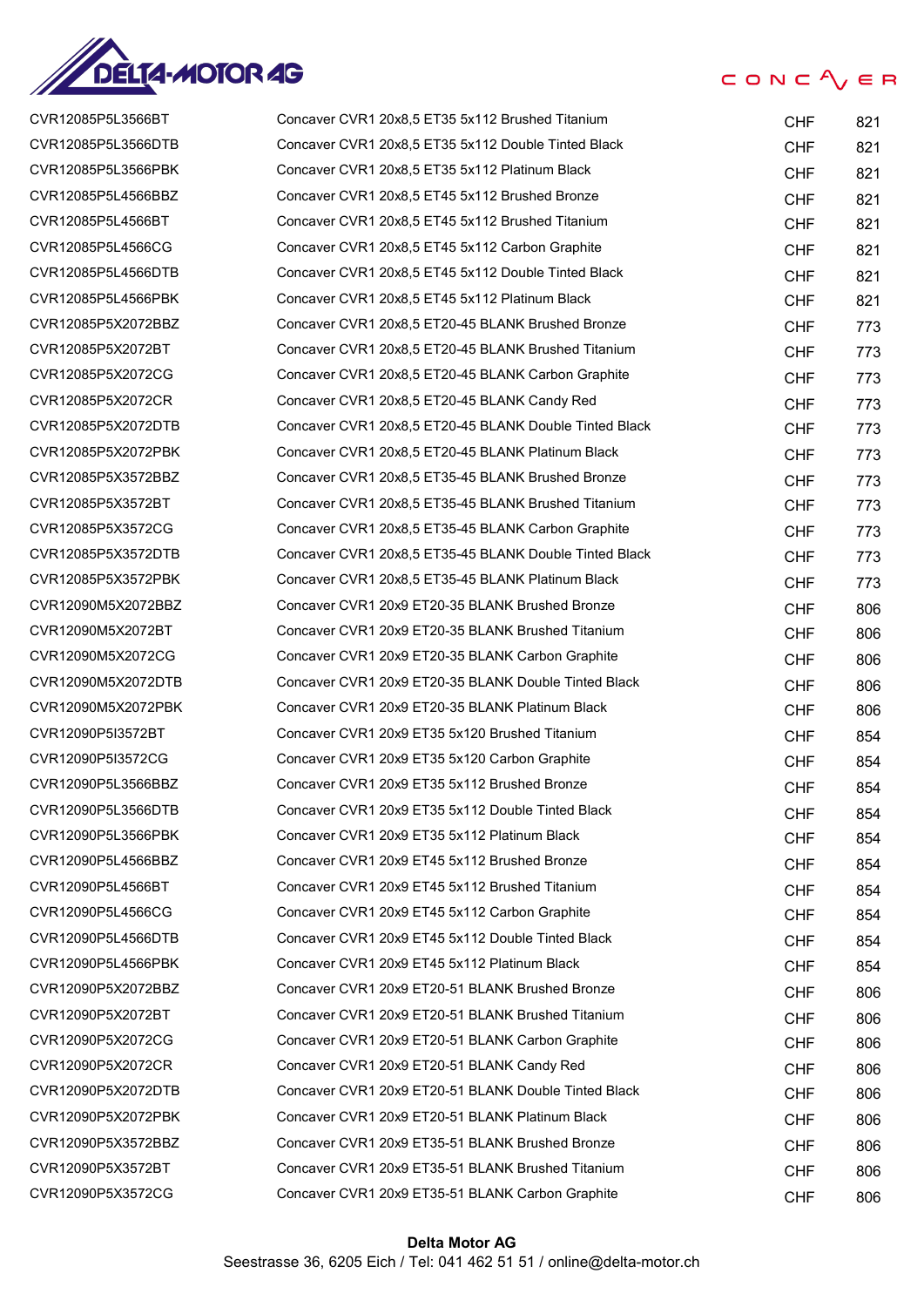

| CVR12090P5X3572DTB  |
|---------------------|
| CVR12090P5X3572PBK  |
| CVR12095M5X2272BBZ  |
| CVR12095M5X2272BT   |
| CVR12095M5X2272CG   |
| CVR12095M5X2272CR   |
| CVR12095M5X2272DTB  |
| CVR12095M5X2272PBK  |
| CVR121105D5X1074BBZ |
| CVR121105D5X1074BT  |
| CVR121105D5X1074CG  |
| CVR121105D5X1074DTB |
| CVR121115D5X1774BBZ |
| CVR121115D5X1774BT  |
| CVR121115D5X1774CG  |
| CVR121115D5X1774DTB |
| CVR12111D5X1174BBZ  |
| CVR12111D5X1174BT   |
| CVR12111D5X1174CG   |
| CVR12111D5X1174DTB  |
| CVR12190P5L3566BBZ  |
| CVR12190P5L3566CG   |
| CVR12190P5X1074BBZ  |
| CVR12190P5X1074BT   |
| CVR12190P5X1074CG   |
| CVR12190P5X1074DTB  |
| CVR12195D5L3566BBZ  |
| CVR12195D5L3566CG   |
| CVR12195D5L3566DTB  |
| CVR12195D5X0074BBZ  |
| CVR12195D5X0074BT   |
| CVR12195D5X0074CG   |
| CVR12195D5X0074DTB  |
| CVR12195P5X1474BBZ  |
| CVR12195P5X1474BT   |
| CVR12195P5X1474CG   |
| CVR12195P5X1474DTB  |
| CVR122105D5X1074BBZ |
| CVR122105D5X1074BT  |
| CVR122105D5X1074CG  |
| CVR122105D5X1074DTB |
| CVR12210P5X2074BBZ  |
| CVR12210P5X2074BT   |

| CVR12090P5X3572DTB  | Concaver CVR1 20x9 ET35-51 BLANK Double Tinted Black    | <b>CHF</b> | 806   |
|---------------------|---------------------------------------------------------|------------|-------|
| CVR12090P5X3572PBK  | Concaver CVR1 20x9 ET35-51 BLANK Platinum Black         | <b>CHF</b> | 806   |
| CVR12095M5X2272BBZ  | Concaver CVR1 20x9,5 ET22-40 BLANK Brushed Bronze       | <b>CHF</b> | 842   |
| CVR12095M5X2272BT   | Concaver CVR1 20x9,5 ET22-40 BLANK Brushed Titanium     | <b>CHF</b> | 842   |
| CVR12095M5X2272CG   | Concaver CVR1 20x9,5 ET22-40 BLANK Carbon Graphite      | <b>CHF</b> | 842   |
| CVR12095M5X2272CR   | Concaver CVR1 20x9,5 ET22-40 BLANK Candy Red            | <b>CHF</b> | 842   |
| CVR12095M5X2272DTB  | Concaver CVR1 20x9,5 ET22-40 BLANK Double Tinted Black  | <b>CHF</b> | 842   |
| CVR12095M5X2272PBK  | Concaver CVR1 20x9,5 ET22-40 BLANK Platinum Black       | <b>CHF</b> | 842   |
| CVR121105D5X1074BBZ | Concaver CVR1 21x10,5 ET10-46 BLANK Brushed Bronze      | <b>CHF</b> | 1'018 |
| CVR121105D5X1074BT  | Concaver CVR1 21x10,5 ET10-46 BLANK Brushed Titanium    | <b>CHF</b> | 1'018 |
| CVR121105D5X1074CG  | Concaver CVR1 21x10,5 ET10-46 BLANK Carbon Graphite     | <b>CHF</b> | 1'018 |
| CVR121105D5X1074DTB | Concaver CVR1 21x10,5 ET10-46 BLANK Double Tinted Black | <b>CHF</b> | 1'018 |
| CVR121115D5X1774BBZ | Concaver CVR1 21x11,5 ET17-59 BLANK Brushed Bronze      | <b>CHF</b> | 1'087 |
| CVR121115D5X1774BT  | Concaver CVR1 21x11,5 ET17-59 BLANK Brushed Titanium    | <b>CHF</b> | 1'087 |
| CVR121115D5X1774CG  | Concaver CVR1 21x11,5 ET17-59 BLANK Carbon Graphite     | <b>CHF</b> | 1'087 |
| CVR121115D5X1774DTB | Concaver CVR1 21x11,5 ET17-59 BLANK Double Tinted Black | CHF        | 1'087 |
| CVR12111D5X1174BBZ  | Concaver CVR1 21x11 ET11-55 BLANK Brushed Bronze        | CHF        | 1'051 |
| CVR12111D5X1174BT   | Concaver CVR1 21x11 ET11-55 BLANK Brushed Titanium      | <b>CHF</b> | 1'051 |
| CVR12111D5X1174CG   | Concaver CVR1 21x11 ET11-55 BLANK Carbon Graphite       | <b>CHF</b> | 1'051 |
| CVR12111D5X1174DTB  | Concaver CVR1 21x11 ET11-55 BLANK Double Tinted Black   | <b>CHF</b> | 1'051 |
| CVR12190P5L3566BBZ  | Concaver CVR1 21x9 ET35 5x112 Brushed Bronze            | <b>CHF</b> | 960   |
| CVR12190P5L3566CG   | Concaver CVR1 21x9 ET35 5x112 Carbon Graphite           | <b>CHF</b> | 960   |
| CVR12190P5X1074BBZ  | Concaver CVR1 21x9 ET10-54 BLANK Brushed Bronze         | <b>CHF</b> | 912   |
| CVR12190P5X1074BT   | Concaver CVR1 21x9 ET10-54 BLANK Brushed Titanium       | <b>CHF</b> | 912   |
| CVR12190P5X1074CG   | Concaver CVR1 21x9 ET10-54 BLANK Carbon Graphite        | <b>CHF</b> | 912   |
| CVR12190P5X1074DTB  | Concaver CVR1 21x9 ET10-54 BLANK Double Tinted Black    | <b>CHF</b> | 912   |
| CVR12195D5L3566BBZ  | Concaver CVR1 21x9,5 ET35 5x112 Brushed Bronze          | <b>CHF</b> | 996   |
| CVR12195D5L3566CG   | Concaver CVR1 21x9,5 ET35 5x112 Carbon Graphite         | <b>CHF</b> | 996   |
| CVR12195D5L3566DTB  | Concaver CVR1 21x9,5 ET35 5x112 Double Tinted Black     | <b>CHF</b> | 996   |
| CVR12195D5X0074BBZ  | Concaver CVR1 21x9,5 ET0-35 BLANK Brushed Bronze        | <b>CHF</b> | 948   |
| CVR12195D5X0074BT   | Concaver CVR1 21x9,5 ET0-35 BLANK Brushed Titanium      | <b>CHF</b> | 948   |
| CVR12195D5X0074CG   | Concaver CVR1 21x9,5 ET0-35 BLANK Carbon Graphite       | <b>CHF</b> | 948   |
| CVR12195D5X0074DTB  | Concaver CVR1 21x9,5 ET0-35 BLANK Double Tinted Black   | <b>CHF</b> | 948   |
| CVR12195P5X1474BBZ  | Concaver CVR1 21x9,5 ET14-61 BLANK Brushed Bronze       | <b>CHF</b> | 948   |
| CVR12195P5X1474BT   | Concaver CVR1 21x9,5 ET14-61 BLANK Brushed Titanium     | <b>CHF</b> | 948   |
| CVR12195P5X1474CG   | Concaver CVR1 21x9,5 ET14-61 BLANK Carbon Graphite      | <b>CHF</b> | 948   |
| CVR12195P5X1474DTB  | Concaver CVR1 21x9,5 ET14-61 BLANK Double Tinted Black  | <b>CHF</b> | 948   |
| CVR122105D5X1074BBZ | Concaver CVR1 22x10,5 ET10-46 BLANK Brushed Bronze      | <b>CHF</b> | 1'157 |
| CVR122105D5X1074BT  | Concaver CVR1 22x10,5 ET10-46 BLANK Brushed Titanium    | <b>CHF</b> | 1'157 |
| CVR122105D5X1074CG  | Concaver CVR1 22x10,5 ET10-46 BLANK Carbon Graphite     | <b>CHF</b> | 1'157 |
| CVR122105D5X1074DTB | Concaver CVR1 22x10,5 ET10-46 BLANK Double Tinted Black | <b>CHF</b> | 1'157 |
| CVR12210P5X2074BBZ  | Concaver CVR1 22x10 ET20-64 BLANK Brushed Bronze        | <b>CHF</b> | 1'123 |
| CVR12210P5X2074BT   | Concaver CVR1 22x10 ET20-64 BLANK Brushed Titanium      | <b>CHF</b> | 1'123 |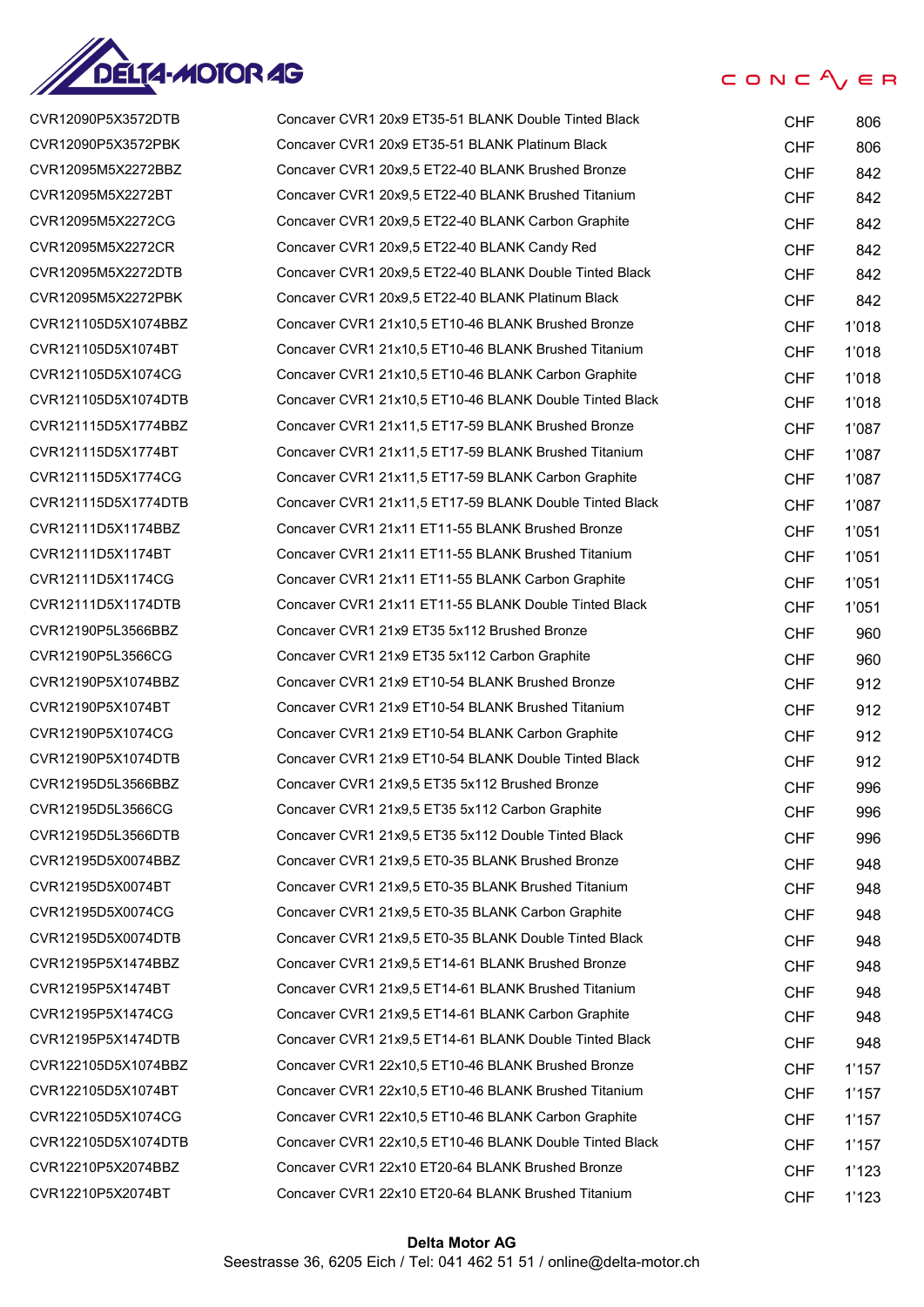

| CVR12210P5X2074CG   | Concaver CVR1 22x10 ET20-64 BLANK Carbon Graphite       | <b>CHF</b> | 1'123 |
|---------------------|---------------------------------------------------------|------------|-------|
| CVR12210P5X2074DTB  | Concaver CVR1 22x10 ET20-64 BLANK Double Tinted Black   | <b>CHF</b> | 1'123 |
| CVR122115D5X1774BBZ | Concaver CVR1 22x11,5 ET17-61 BLANK Brushed Bronze      | <b>CHF</b> | 1'226 |
| CVR122115D5X1774BT  | Concaver CVR1 22x11,5 ET17-61 BLANK Brushed Titanium    | <b>CHF</b> | 1'226 |
| CVR122115D5X1774CG  | Concaver CVR1 22x11,5 ET17-61 BLANK Carbon Graphite     | <b>CHF</b> | 1'226 |
| CVR122115D5X1774DTB | Concaver CVR1 22x11,5 ET17-61 BLANK Double Tinted Black | <b>CHF</b> | 1'226 |
| CVR12211D5X1174BBZ  | Concaver CVR1 22x11 ET11-54 BLANK Brushed Bronze        | <b>CHF</b> | 1'193 |
| CVR12211D5X1174BT   | Concaver CVR1 22x11 ET11-54 BLANK Brushed Titanium      | <b>CHF</b> | 1'193 |
| CVR12211D5X1174CG   | Concaver CVR1 22x11 ET11-54 BLANK Carbon Graphite       | <b>CHF</b> | 1'193 |
| CVR12211D5X1174DTB  | Concaver CVR1 22x11 ET11-54 BLANK Double Tinted Black   | <b>CHF</b> | 1'193 |
| CVR12290P5X1074BBZ  | Concaver CVR1 22x9 ET10-54 BLANK Brushed Bronze         | <b>CHF</b> | 1'051 |
| CVR12290P5X1074BT   | Concaver CVR1 22x9 ET10-54 BLANK Brushed Titanium       | <b>CHF</b> | 1'051 |
| CVR12290P5X1074CG   | Concaver CVR1 22x9 ET10-54 BLANK Carbon Graphite        | CHF        | 1'051 |
| CVR12290P5X1074DTB  | Concaver CVR1 22x9 ET10-54 BLANK Double Tinted Black    | <b>CHF</b> | 1'051 |
| CVR12295D5X0074BBZ  | Concaver CVR1 22x9,5 ET0-35 BLANK Brushed Bronze        | <b>CHF</b> | 1'087 |
| CVR12295D5X0074BT   | Concaver CVR1 22x9,5 ET0-35 BLANK Brushed Titanium      | <b>CHF</b> | 1'087 |
| CVR12295D5X0074CG   | Concaver CVR1 22x9,5 ET0-35 BLANK Carbon Graphite       | <b>CHF</b> | 1'087 |
| CVR12295D5X0074DTB  | Concaver CVR1 22x9,5 ET0-35 BLANK Double Tinted Black   | <b>CHF</b> | 1'087 |
| CVR12295P5X1474BBZ  | Concaver CVR1 22x9,5 ET14-60 BLANK Brushed Bronze       | <b>CHF</b> | 1'087 |
| CVR12295P5X1474BT   | Concaver CVR1 22x9,5 ET14-60 BLANK Brushed Titanium     | <b>CHF</b> | 1'087 |
| CVR12295P5X1474CG   | Concaver CVR1 22x9,5 ET14-60 BLANK Carbon Graphite      | <b>CHF</b> | 1'087 |
| CVR12295P5X1474DTB  | Concaver CVR1 22x9,5 ET14-60 BLANK Double Tinted Black  | <b>CHF</b> | 1'087 |
| CVR123105D5X0574BBZ | Concaver CVR1 23x10,5 ET5-46 BLANK Brushed Bronze       | <b>CHF</b> | 1'298 |
| CVR123105D5X0574BT  | Concaver CVR1 23x10,5 ET5-46 BLANK Brushed Titanium     | CHF        | 1'298 |
| CVR123105D5X0574CG  | Concaver CVR1 23x10,5 ET5-46 BLANK Carbon Graphite      | <b>CHF</b> | 1'298 |
| CVR123105D5X0574DTB | Concaver CVR1 23x10,5 ET5-46 BLANK Double Tinted Black  | <b>CHF</b> | 1'298 |
| CVR12310P5X2074BBZ  | Concaver CVR1 23x10 ET20-64 BLANK Brushed Bronze        | <b>CHF</b> | 1'265 |
| CVR12310P5X2074BT   | Concaver CVR1 23x10 ET20-64 BLANK Brushed Titanium      | <b>CHF</b> | 1'265 |
| CVR12310P5X2074CG   | Concaver CVR1 23x10 ET20-64 BLANK Carbon Graphite       | <b>CHF</b> | 1'265 |
| CVR12310P5X2074DTB  | Concaver CVR1 23x10 ET20-64 BLANK Double Tinted Black   | <b>CHF</b> | 1'265 |
| CVR123115D5X0074BBZ | Concaver CVR1 23x11,5 ET0-58 BLANK Brushed Bronze       | <b>CHF</b> | 1'370 |
| CVR123115D5X0074BT  | Concaver CVR1 23x11,5 ET0-58 BLANK Brushed Titanium     | <b>CHF</b> | 1'370 |
| CVR123115D5X0074CG  | Concaver CVR1 23x11,5 ET0-58 BLANK Carbon Graphite      | <b>CHF</b> | 1'370 |
| CVR123115D5X0074DTB | Concaver CVR1 23x11,5 ET0-58 BLANK Double Tinted Black  | <b>CHF</b> | 1'370 |
| CVR12311D5X1074BBZ  | Concaver CVR1 23x11 ET10-52 BLANK Brushed Bronze        | <b>CHF</b> | 1'334 |
| CVR12311D5X1074BT   | Concaver CVR1 23x11 ET10-52 BLANK Brushed Titanium      | <b>CHF</b> | 1'334 |
| CVR12311D5X1074CG   | Concaver CVR1 23x11 ET10-52 BLANK Carbon Graphite       | <b>CHF</b> | 1'334 |
| CVR12311D5X1074DTB  | Concaver CVR1 23x11 ET10-52 BLANK Double Tinted Black   | <b>CHF</b> | 1'334 |
|                     |                                                         |            |       |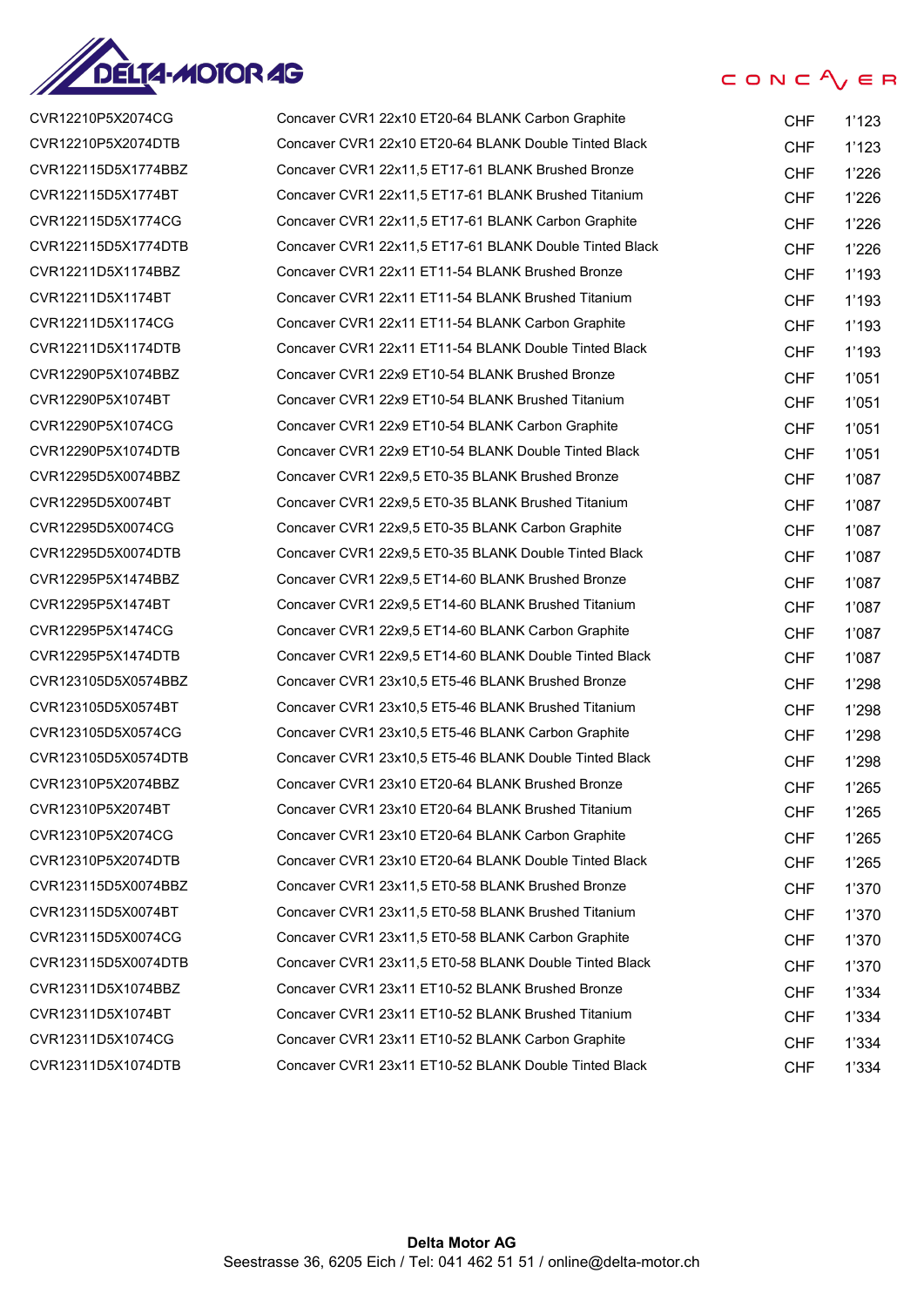

| CVR219105D5X2072BBZ | Concaver CVR2 19x10,5 ET20-57 BLANK Brushed Bronze   | <b>CHF</b> | 773 |
|---------------------|------------------------------------------------------|------------|-----|
| CVR219105D5X2072BT  | Concaver CVR2 19x10,5 ET20-57 BLANK Brushed Titanium | <b>CHF</b> | 773 |
| CVR219105D5X2072CG  | Concaver CVR2 19x10,5 ET20-57 BLANK Carbon Graphite  | <b>CHF</b> | 773 |
| CVR219105D5X2072PBK | Concaver CVR2 19x10,5 ET20-57 BLANK Platinum Black   | <b>CHF</b> | 773 |
| CVR21910D5X2072BBZ  | Concaver CVR2 19x10 ET20-51 BLANK Brushed Bronze     | <b>CHF</b> | 737 |
| CVR21910D5X2072BT   | Concaver CVR2 19x10 ET20-51 BLANK Brushed Titanium   | <b>CHF</b> | 737 |
| CVR21910D5X2072CG   | Concaver CVR2 19x10 ET20-51 BLANK Carbon Graphite    | <b>CHF</b> | 737 |
| CVR21910D5X2072PBK  | Concaver CVR2 19x10 ET20-51 BLANK Platinum Black     | <b>CHF</b> | 737 |
| CVR21980P5X2072BBZ  | Concaver CVR2 19x8 ET20-40 BLANK Brushed Bronze      | <b>CHF</b> | 595 |
| CVR21980P5X2072BT   | Concaver CVR2 19x8 ET20-40 BLANK Brushed Titanium    | <b>CHF</b> | 595 |
| CVR21980P5X2072CG   | Concaver CVR2 19x8 ET20-40 BLANK Carbon Graphite     | <b>CHF</b> | 595 |
| CVR21980P5X2072PBK  | Concaver CVR2 19x8 ET20-40 BLANK Platinum Black      | <b>CHF</b> | 595 |
| CVR21985P5H4567BBZ  | Concaver CVR2 19x8,5 ET45 5x114,3 Brushed Bronze     | <b>CHF</b> | 679 |
| CVR21985P5H4567BT   | Concaver CVR2 19x8.5 ET45 5x114.3 Brushed Titanium   | <b>CHF</b> | 679 |
| CVR21985P5H4567CG   | Concaver CVR2 19x8,5 ET45 5x114,3 Carbon Graphite    | <b>CHF</b> | 679 |
| CVR21985P5H4567PBK  | Concaver CVR2 19x8,5 ET45 5x114,3 Platinum Black     | <b>CHF</b> | 679 |
| CVR21985P5I3572BT   | Concaver CVR2 19x8,5 ET35 5x120 Brushed Titanium     | <b>CHF</b> | 679 |
| CVR21985P5I3572CG   | Concaver CVR2 19x8,5 ET35 5x120 Carbon Graphite      | <b>CHF</b> | 679 |
| CVR21985P5I3572PBK  | Concaver CVR2 19x8,5 ET35 5x120 Platinum Black       | <b>CHF</b> | 679 |
| CVR21985P5L3566BBZ  | Concaver CVR2 19x8,5 ET35 5x112 Brushed Bronze       | <b>CHF</b> | 679 |
| CVR21985P5L3566BT   | Concaver CVR2 19x8,5 ET35 5x112 Brushed Titanium     | <b>CHF</b> | 679 |
| CVR21985P5L3566CG   | Concaver CVR2 19x8,5 ET35 5x112 Carbon Graphite      | <b>CHF</b> | 679 |
| CVR21985P5L3566PBK  | Concaver CVR2 19x8,5 ET35 5x112 Platinum Black       | <b>CHF</b> | 679 |
| CVR21985P5L4566BBZ  | Concaver CVR2 19x8,5 ET45 5x112 Brushed Bronze       | <b>CHF</b> | 679 |
| CVR21985P5L4566BT   | Concaver CVR2 19x8.5 ET45 5x112 Brushed Titanium     | <b>CHF</b> | 679 |
| CVR21985P5L4566CG   | Concaver CVR2 19x8,5 ET45 5x112 Carbon Graphite      | <b>CHF</b> | 679 |
| CVR21985P5L4566CR   | Concaver CVR2 19x8,5 ET45 5x112 Candy Red            | <b>CHF</b> | 679 |
| CVR21985P5L4566PBK  | Concaver CVR2 19x8,5 ET45 5x112 Platinum Black       | <b>CHF</b> | 679 |
| CVR21985P5X2072BBZ  | Concaver CVR2 19x8,5 ET20-45 BLANK Brushed Bronze    | <b>CHF</b> | 631 |
| CVR21985P5X2072BT   | Concaver CVR2 19x8,5 ET20-45 BLANK Brushed Titanium  | <b>CHF</b> | 631 |
| CVR21985P5X2072CG   | Concaver CVR2 19x8,5 ET20-45 BLANK Carbon Graphite   | <b>CHF</b> | 631 |
| CVR21985P5X2072CR   | Concaver CVR2 19x8,5 ET20-45 BLANK Candy Red         | <b>CHF</b> | 631 |
| CVR21985P5X2072PBK  | Concaver CVR2 19x8,5 ET20-45 BLANK Platinum Black    | <b>CHF</b> | 631 |
| CVR21985P5X3572BBZ  | Concaver CVR2 19x8,5 ET35-45 BLANK Brushed Bronze    | <b>CHF</b> | 631 |
| CVR21985P5X3572BT   | Concaver CVR2 19x8,5 ET35-45 BLANK Brushed Titanium  | <b>CHF</b> | 631 |
| CVR21985P5X3572CG   | Concaver CVR2 19x8,5 ET35-45 BLANK Carbon Graphite   | <b>CHF</b> | 631 |
| CVR21985P5X3572PBK  | Concaver CVR2 19x8,5 ET35-45 BLANK Platinum Black    | <b>CHF</b> | 631 |
| CVR21990D5X2072BBZ  | Concaver CVR2 19x9 ET20-40 BLANK Brushed Bronze      | <b>CHF</b> | 667 |
| CVR21990D5X2072BT   | Concaver CVR2 19x9 ET20-40 BLANK Brushed Titanium    | <b>CHF</b> | 667 |
| CVR21990D5X2072CG   | Concaver CVR2 19x9 ET20-40 BLANK Carbon Graphite     | <b>CHF</b> | 667 |
| CVR21990D5X2072PBK  | Concaver CVR2 19x9 ET20-40 BLANK Platinum Black      | <b>CHF</b> | 667 |
| CVR21990P5X2072BBZ  | Concaver CVR2 19x9 ET20-51 BLANK Brushed Bronze      | <b>CHF</b> | 667 |
| CVR21990P5X2072BT   | Concaver CVR2 19x9 ET20-51 BLANK Brushed Titanium    | <b>CHF</b> | 667 |
|                     |                                                      |            |     |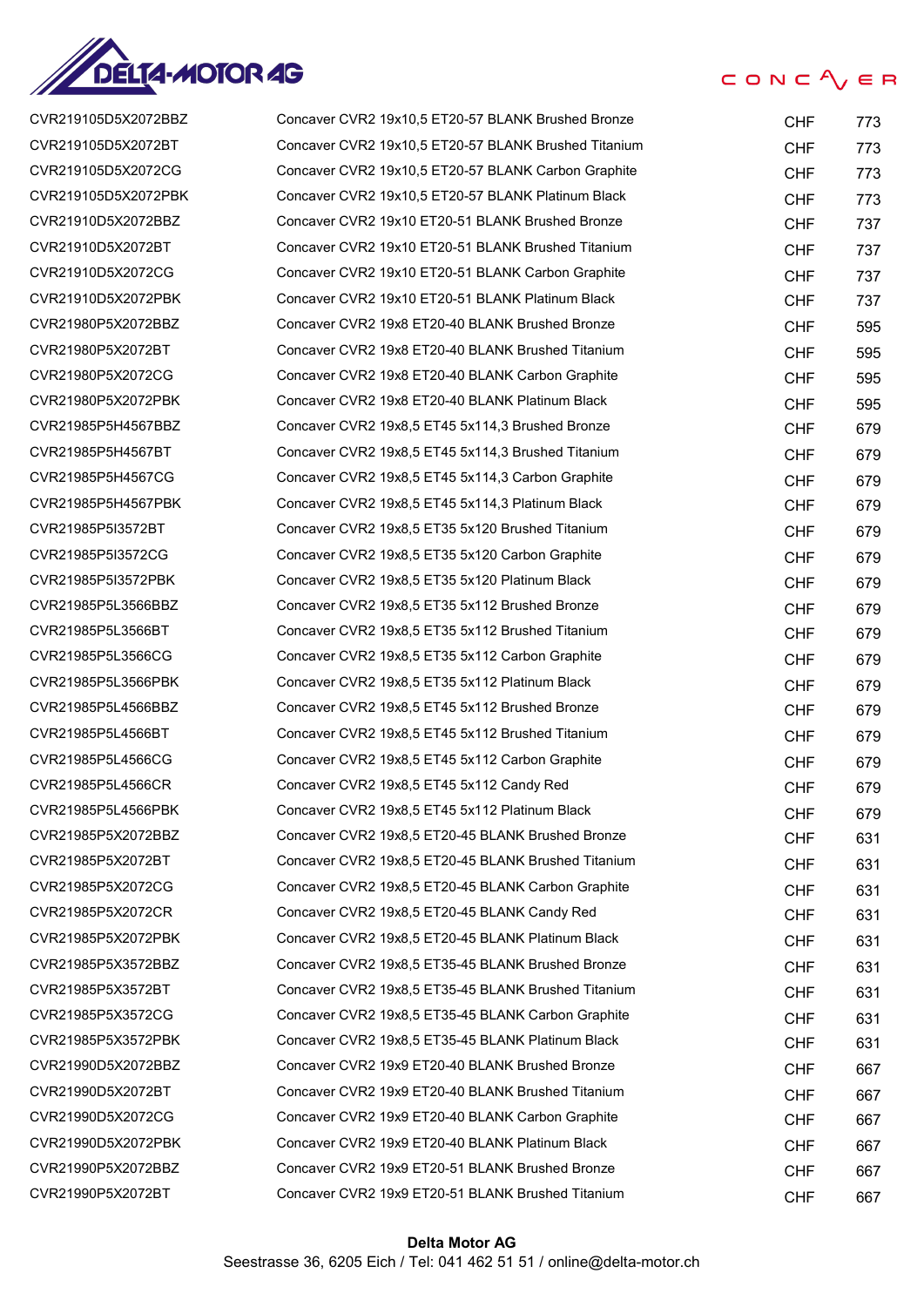

| CVR21990P5X2072CG   | Concaver CVR2 19x9 ET20-51 BLANK Carbon Graphite     | <b>CHF</b> | 667   |
|---------------------|------------------------------------------------------|------------|-------|
| CVR21990P5X2072PBK  | Concaver CVR2 19x9 ET20-51 BLANK Platinum Black      | <b>CHF</b> | 667   |
| CVR21995D5I3572BT   | Concaver CVR2 19x9,5 ET35 5x120 Brushed Titanium     | <b>CHF</b> | 751   |
| CVR21995D5I3572CG   | Concaver CVR2 19x9,5 ET35 5x120 Carbon Graphite      | <b>CHF</b> | 751   |
| CVR21995D5I3572PBK  | Concaver CVR2 19x9,5 ET35 5x120 Platinum Black       | <b>CHF</b> | 751   |
| CVR21995D5L4566BT   | Concaver CVR2 19x9,5 ET45 5x112 Brushed Titanium     | <b>CHF</b> | 751   |
| CVR21995D5L4566CG   | Concaver CVR2 19x9,5 ET45 5x112 Carbon Graphite      | <b>CHF</b> | 751   |
| CVR21995D5L4566PBK  | Concaver CVR2 19x9,5 ET45 5x112 Platinum Black       | <b>CHF</b> | 751   |
| CVR21995D5X2072BBZ  | Concaver CVR2 19x9,5 ET20-45 BLANK Brushed Bronze    | <b>CHF</b> | 703   |
| CVR21995D5X2072BT   | Concaver CVR2 19x9,5 ET20-45 BLANK Brushed Titanium  | <b>CHF</b> | 703   |
| CVR21995D5X2072CG   | Concaver CVR2 19x9,5 ET20-45 BLANK Carbon Graphite   | <b>CHF</b> | 703   |
| CVR21995D5X2072CR   | Concaver CVR2 19x9,5 ET20-45 BLANK Candy Red         | <b>CHF</b> | 703   |
| CVR21995D5X2072PBK  | Concaver CVR2 19x9,5 ET20-45 BLANK Platinum Black    | <b>CHF</b> | 703   |
| CVR220105D5X1572BBZ | Concaver CVR2 20x10,5 ET15-45 BLANK Brushed Bronze   | <b>CHF</b> | 912   |
| CVR220105D5X1572BT  | Concaver CVR2 20x10,5 ET15-45 BLANK Brushed Titanium | <b>CHF</b> | 912   |
| CVR220105D5X1572CG  | Concaver CVR2 20x10,5 ET15-45 BLANK Carbon Graphite  | <b>CHF</b> | 912   |
| CVR220105D5X1572CR  | Concaver CVR2 20x10,5 ET15-45 BLANK Candy Red        | <b>CHF</b> | 912   |
| CVR220105D5X1572PBK | Concaver CVR2 20x10,5 ET15-45 BLANK Platinum Black   | <b>CHF</b> | 912   |
| CVR22010M5I4572BT   | Concaver CVR2 20x10 ET45 5x120 Brushed Titanium      | <b>CHF</b> | 924   |
| CVR22010M5I4572CG   | Concaver CVR2 20x10 ET45 5x120 Carbon Graphite       | <b>CHF</b> | 924   |
| CVR22010M5L4566BT   | Concaver CVR2 20x10 ET45 5x112 Brushed Titanium      | <b>CHF</b> | 924   |
| CVR22010M5L4566CG   | Concaver CVR2 20x10 ET45 5x112 Carbon Graphite       | <b>CHF</b> | 924   |
| CVR22010M5L4566PBK  | Concaver CVR2 20x10 ET45 5x112 Platinum Black        | <b>CHF</b> | 924   |
| CVR22010M5X2072BBZ  | Concaver CVR2 20x10 ET20-48 BLANK Brushed Bronze     | <b>CHF</b> | 876   |
| CVR22010M5X2072BT   | Concaver CVR2 20x10 ET20-48 BLANK Brushed Titanium   | <b>CHF</b> | 876   |
| CVR22010M5X2072CG   | Concaver CVR2 20x10 ET20-48 BLANK Carbon Graphite    | <b>CHF</b> | 876   |
| CVR22010M5X2072CR   | Concaver CVR2 20x10 ET20-48 BLANK Candy Red          | <b>CHF</b> | 876   |
| CVR22010M5X2072PBK  | Concaver CVR2 20x10 ET20-48 BLANK Platinum Black     | <b>CHF</b> | 876   |
| CVR22011E5X0072BBZ  | Concaver CVR2 20x11 ET0-30 BLANK Brushed Bronze      | <b>CHF</b> | 948   |
| CVR22011E5X0072BT   | Concaver CVR2 20x11 ET0-30 BLANK Brushed Titanium    | <b>CHF</b> | 948   |
| CVR22011E5X0072CR   | Concaver CVR2 20x11 ET0-30 BLANK Candy Red           | <b>CHF</b> | 948   |
| CVR22011E5X0072PBK  | Concaver CVR2 20x11 ET0-30 BLANK Platinum Black      | <b>CHF</b> | 948   |
| CVR22011E5X20072CG  | Concaver CVR2 20x11 ET0-30 BLANK Carbon Graphite     | <b>CHF</b> | 948   |
| CVR22012D5X3272BBZ  | Concaver CVR2 20x12 ET32-60 BLANK Brushed Bronze     | <b>CHF</b> | 1'018 |
| CVR22012D5X3272BT   | Concaver CVR2 20x12 ET32-60 BLANK Brushed Titanium   | <b>CHF</b> | 1'018 |
| CVR22012D5X3272CG   | Concaver CVR2 20x12 ET32-60 BLANK Carbon Graphite    | <b>CHF</b> | 1'018 |
| CVR22012D5X3272PBK  | Concaver CVR2 20x12 ET32-60 BLANK Platinum Black     | <b>CHF</b> | 1'018 |
| CVR22012E5X0072BBZ  | Concaver CVR2 20x12 ET0-40 BLANK Brushed Bronze      | <b>CHF</b> | 1'018 |
| CVR22012E5X0072PBK  | Concaver CVR2 20x12 ET0-40 BLANK Platinum Black      | <b>CHF</b> | 1'018 |
| CVR22080P5X2072BBZ  | Concaver CVR2 20x8 ET20-40 BLANK Brushed Bronze      | <b>CHF</b> | 737   |
| CVR22080P5X2072BT   | Concaver CVR2 20x8 ET20-40 BLANK Brushed Titanium    | <b>CHF</b> | 737   |
| CVR22080P5X2072CG   | Concaver CVR2 20x8 ET20-40 BLANK Carbon Graphite     | <b>CHF</b> | 737   |
| CVR22080P5X2072PBK  | Concaver CVR2 20x8 ET20-40 BLANK Platinum Black      | <b>CHF</b> | 737   |
|                     |                                                      |            |       |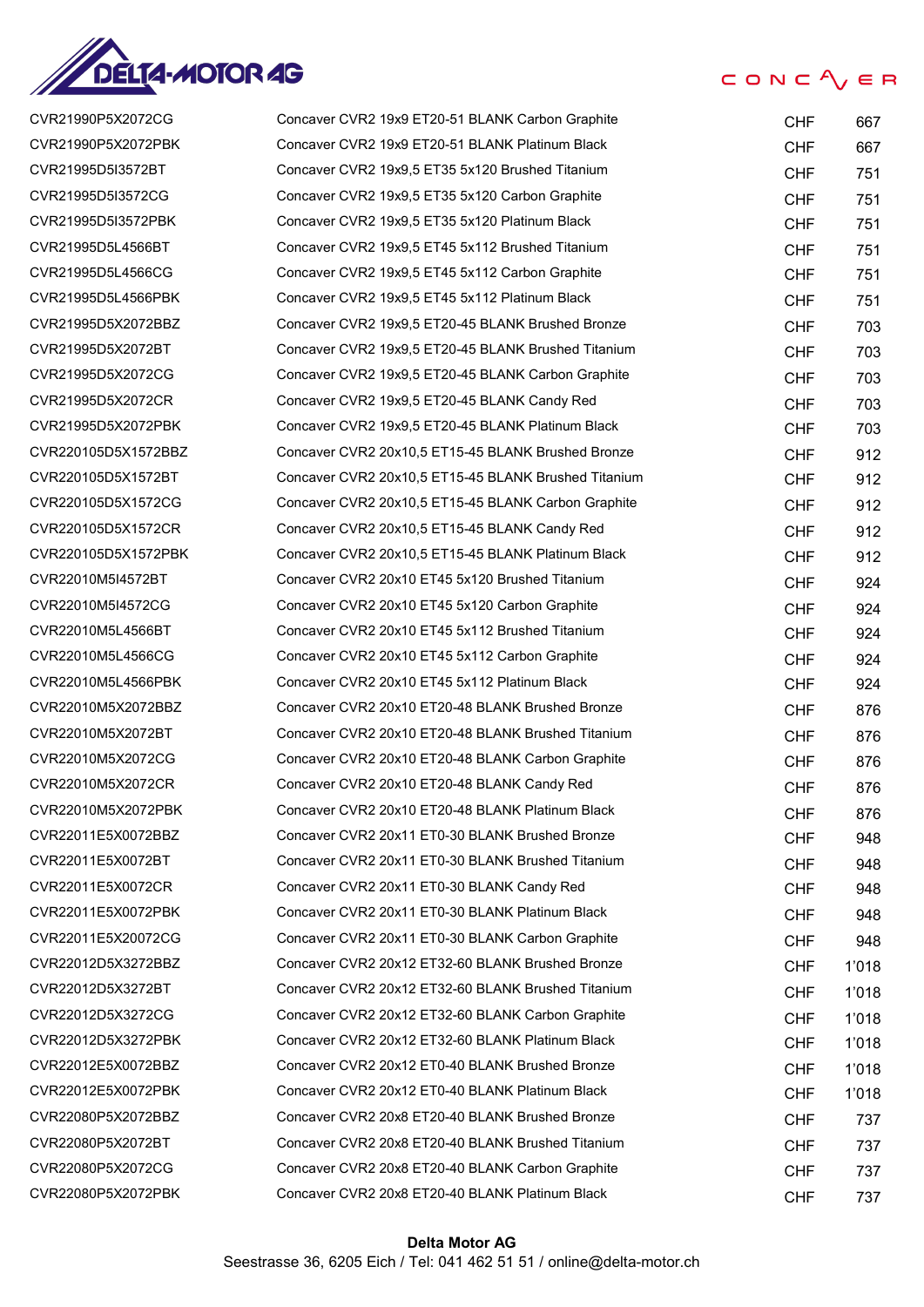

 $CONC<sup>2</sup> <sub>V</sub> \in R$ 

| CVR22085P5I3572BT   | Concaver CVR2 20x8,5 ET35 5x120 Brushed Titanium     | <b>CHF</b> | 821   |
|---------------------|------------------------------------------------------|------------|-------|
| CVR22085P5I3572CG   | Concaver CVR2 20x8,5 ET35 5x120 Carbon Graphite      | <b>CHF</b> | 821   |
| CVR22085P5L4566BT   | Concaver CVR2 20x8,5 ET45 5x112 Brushed Titanium     | <b>CHF</b> | 821   |
| CVR22085P5L4566CG   | Concaver CVR2 20x8,5 ET45 5x112 Carbon Graphite      | <b>CHF</b> | 821   |
| CVR22085P5L4566PBK  | Concaver CVR2 20x8,5 ET45 5x112 Platinum Black       | <b>CHF</b> | 821   |
| CVR22085P5X2072BBZ  | Concaver CVR2 20x8,5 ET20-45 BLANK Brushed Bronze    | <b>CHF</b> | 773   |
| CVR22085P5X2072BT   | Concaver CVR2 20x8,5 ET20-45 BLANK Brushed Titanium  | <b>CHF</b> | 773   |
| CVR22085P5X2072CG   | Concaver CVR2 20x8,5 ET20-45 BLANK Carbon Graphite   | <b>CHF</b> | 773   |
| CVR22085P5X2072CR   | Concaver CVR2 20x8,5 ET20-45 BLANK Candy Red         | <b>CHF</b> | 773   |
| CVR22085P5X2072PBK  | Concaver CVR2 20x8,5 ET20-45 BLANK Platinum Black    | <b>CHF</b> | 773   |
| CVR22090M5X2072BBZ  | Concaver CVR2 20x9 ET20-35 BLANK Brushed Bronze      | <b>CHF</b> | 806   |
| CVR22090M5X2072BT   | Concaver CVR2 20x9 ET20-35 BLANK Brushed Titanium    | <b>CHF</b> | 806   |
| CVR22090M5X2072CG   | Concaver CVR2 20x9 ET20-35 BLANK Carbon Graphite     | <b>CHF</b> | 806   |
| CVR22090M5X2072PBK  | Concaver CVR2 20x9 ET20-35 BLANK Platinum Black      | <b>CHF</b> | 806   |
| CVR22090P5I3572BT   | Concaver CVR2 20x9 ET35 5x120 Brushed Titanium       | <b>CHF</b> | 854   |
| CVR22090P5I3572CG   | Concaver CVR2 20x9 ET35 5x120 Carbon Graphite        | <b>CHF</b> | 854   |
| CVR22090P5L4566BT   | Concaver CVR2 20x9 ET45 5x112 Brushed Titanium       | <b>CHF</b> | 854   |
| CVR22090P5L4566CG   | Concaver CVR2 20x9 ET45 5x112 Carbon Graphite        | <b>CHF</b> | 854   |
| CVR22090P5L4566PBK  | Concaver CVR2 20x9 ET45 5x112 Platinum Black         | <b>CHF</b> | 854   |
| CVR22090P5X2072BBZ  | Concaver CVR2 20x9 ET20-51 BLANK Brushed Bronze      | <b>CHF</b> | 806   |
| CVR22090P5X2072BT   | Concaver CVR2 20x9 ET20-51 BLANK Brushed Titanium    | <b>CHF</b> | 806   |
| CVR22090P5X2072CG   | Concaver CVR2 20x9 ET20-51 BLANK Carbon Graphite     | <b>CHF</b> | 806   |
| CVR22090P5X2072CR   | Concaver CVR2 20x9 ET20-51 BLANK Candy Red           | <b>CHF</b> | 806   |
| CVR22090P5X2072PBK  | Concaver CVR2 20x9 ET20-51 BLANK Platinum Black      | <b>CHF</b> | 806   |
| CVR22095M5X2272BBZ  | Concaver CVR2 20x9,5 ET22-40 BLANK Brushed Bronze    | <b>CHF</b> | 842   |
| CVR22095M5X2272BT   | Concaver CVR2 20x9,5 ET22-40 BLANK Brushed Titanium  | <b>CHF</b> | 842   |
| CVR22095M5X2272CG   | Concaver CVR2 20x9,5 ET22-40 BLANK Carbon Graphite   | <b>CHF</b> | 842   |
| CVR22095M5X2272CR   | Concaver CVR2 20x9,5 ET22-40 BLANK Candy Red         | <b>CHF</b> | 842   |
| CVR22095M5X2272PBK  | Concaver CVR2 20x9,5 ET22-40 BLANK Platinum Black    | <b>CHF</b> | 842   |
| CVR221105D5X1074BBZ | Concaver CVR2 21x10,5 ET10-46 BLANK Brushed Bronze   | <b>CHF</b> | 1'018 |
| CVR221105D5X1074BT  | Concaver CVR2 21x10,5 ET10-46 BLANK Brushed Titanium | <b>CHF</b> | 1'018 |
| CVR221105D5X1074CG  | Concaver CVR2 21x10,5 ET10-46 BLANK Carbon Graphite  | <b>CHF</b> | 1'018 |
| CVR221115D5X1774BBZ | Concaver CVR2 21x11,5 ET17-59 BLANK Brushed Bronze   | <b>CHF</b> | 1'087 |
| CVR221115D5X1774BT  | Concaver CVR2 21x11,5 ET17-59 BLANK Brushed Titanium | <b>CHF</b> | 1'087 |
| CVR221115D5X1774CG  | Concaver CVR2 21x11,5 ET17-59 BLANK Carbon Graphite  | <b>CHF</b> | 1'087 |
| CVR22111D5X1174BBZ  | Concaver CVR2 21x11 ET11-55 BLANK Brushed Bronze     | <b>CHF</b> | 1'051 |
| CVR22111D5X1174BT   | Concaver CVR2 21x11 ET11-55 BLANK Brushed Titanium   | <b>CHF</b> | 1'051 |
| CVR22111D5X1174CG   | Concaver CVR2 21x11 ET11-55 BLANK Carbon Graphite    | <b>CHF</b> | 1'051 |
| CVR22190P5X1074BBZ  | Concaver CVR2 21x9 ET10-54 BLANK Brushed Bronze      | <b>CHF</b> | 912   |
| CVR22190P5X1074BT   | Concaver CVR2 21x9 ET10-54 BLANK Brushed Titanium    | <b>CHF</b> | 912   |
| CVR22190P5X1074CG   | Concaver CVR2 21x9 ET10-54 BLANK Carbon Graphite     | <b>CHF</b> | 912   |
| CVR22195D5X0074BBZ  | Concaver CVR2 21x9,5 ET0-35 BLANK Brushed Bronze     | <b>CHF</b> | 948   |
| CVR22195D5X0074BT   | Concaver CVR2 21x9,5 ET0-35 BLANK Brushed Titanium   | <b>CHF</b> | 948   |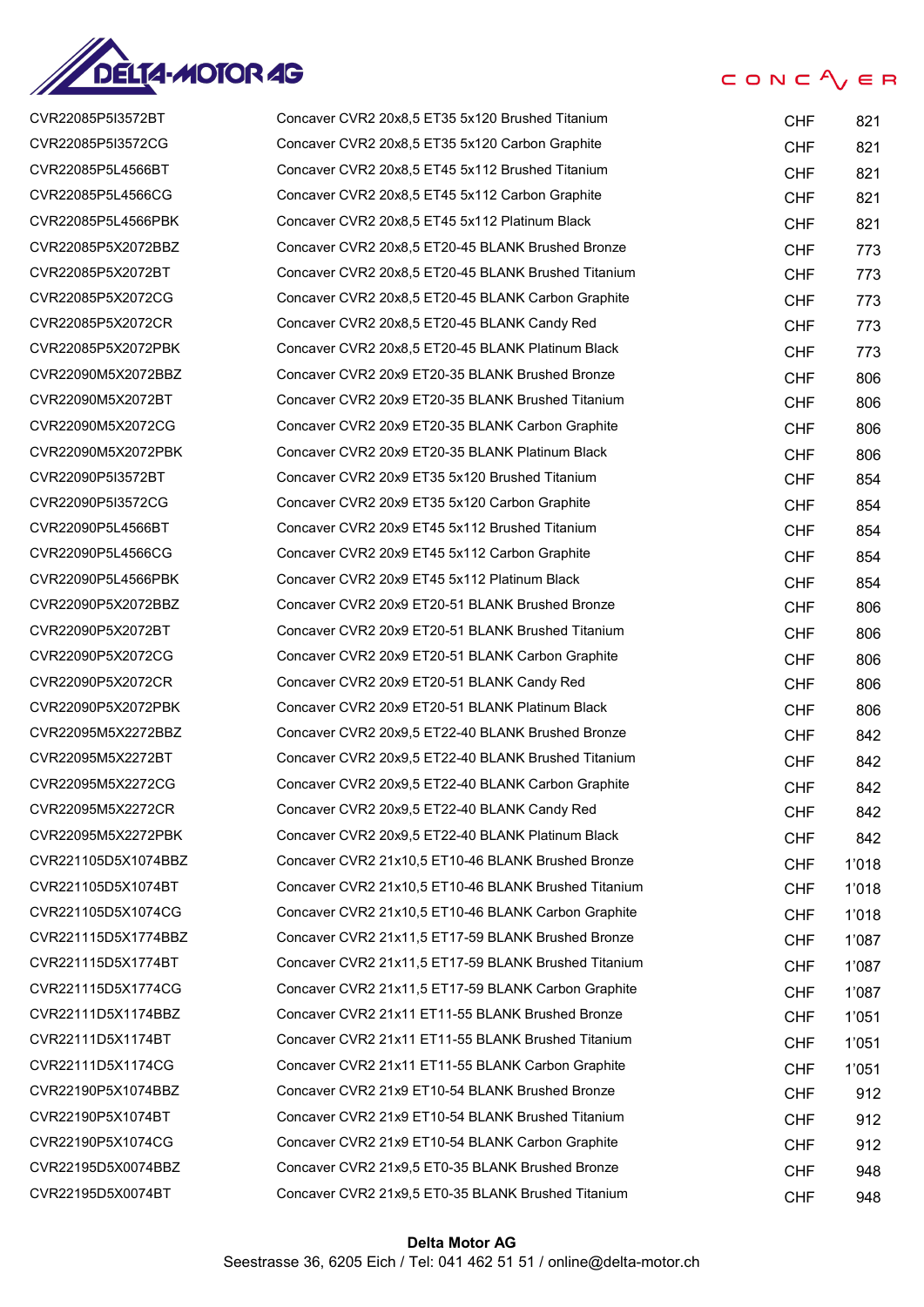

CVR22195D5X0074CG CVR22195P5X1474BBZ CVR22195P5X1474BT CVR22195P5X1474CG CVR222105D5X1074BBZ CVR222105D5X1074BT CVR222105D5X1074CG CVR22210P5X2074BBZ CVR22210P5X2074BT CVR22210P5X2074CG CVR222115D5X1774BBZ CVR222115D5X1774BT CVR222115D5X1774CG CVR22211D5X1174BBZ CVR22211D5X1174BT CVR22211D5X1174CG CVR22290P5X1074BBZ CVR22290P5X1074BT CVR22290P5X1074CG CVR22295D5X0074BBZ CVR22295D5X0074BT CVR22295D5X0074CG CVR22295P5X1474BBZ CVR22295P5X1474BT CVR22295P5X1474CG

## CONC $\Lambda$   $\in$  R

| Concaver CVR2 21x9,5 ET0-35 BLANK Carbon Graphite    | <b>CHF</b> | 948   |
|------------------------------------------------------|------------|-------|
| Concaver CVR2 21x9,5 ET14-61 BLANK Brushed Bronze    | <b>CHF</b> | 948   |
| Concaver CVR2 21x9,5 ET14-61 BLANK Brushed Titanium  | CHF        | 948   |
| Concaver CVR2 21x9,5 ET14-61 BLANK Carbon Graphite   | <b>CHF</b> | 948   |
| Concaver CVR2 22x10.5 ET10-46 BLANK Brushed Bronze   | <b>CHF</b> | 1'157 |
| Concaver CVR2 22x10.5 ET10-46 BLANK Brushed Titanium | <b>CHF</b> | 1'157 |
| Concaver CVR2 22x10,5 ET10-46 BLANK Carbon Graphite  | <b>CHF</b> | 1'157 |
| Concaver CVR2 22x10 ET20-64 BLANK Brushed Bronze     | <b>CHF</b> | 1'123 |
| Concaver CVR2 22x10 ET20-64 BLANK Brushed Titanium   | <b>CHF</b> | 1'123 |
| Concaver CVR2 22x10 ET20-64 BLANK Carbon Graphite    | <b>CHF</b> | 1'123 |
| Concaver CVR2 22x11,5 ET17-61 BLANK Brushed Bronze   | <b>CHF</b> | 1'226 |
| Concaver CVR2 22x11,5 ET17-61 BLANK Brushed Titanium | <b>CHF</b> | 1'226 |
| Concaver CVR2 22x11,5 ET17-61 BLANK Carbon Graphite  | <b>CHF</b> | 1'226 |
| Concaver CVR2 22x11 ET11-54 BLANK Brushed Bronze     | <b>CHF</b> | 1'193 |
| Concaver CVR2 22x11 ET11-54 BLANK Brushed Titanium   | <b>CHF</b> | 1'193 |
| Concaver CVR2 22x11 ET11-54 BLANK Carbon Graphite    | <b>CHF</b> | 1'193 |
| Concaver CVR2 22x9 ET10-54 BLANK Brushed Bronze      | <b>CHF</b> | 1'051 |
| Concaver CVR2 22x9 ET10-54 BLANK Brushed Titanium    | <b>CHF</b> | 1'051 |
| Concaver CVR2 22x9 ET10-54 BLANK Carbon Graphite     | <b>CHF</b> | 1'051 |
| Concaver CVR2 22x9,5 ET0-35 BLANK Brushed Bronze     | <b>CHF</b> | 1'087 |
| Concaver CVR2 22x9,5 ET0-35 BLANK Brushed Titanium   | <b>CHF</b> | 1'087 |
| Concaver CVR2 22x9,5 ET0-35 BLANK Carbon Graphite    | <b>CHF</b> | 1'087 |
| Concaver CVR2 22x9,5 ET14-60 BLANK Brushed Bronze    | CHF        | 1'087 |
| Concaver CVR2 22x9.5 ET14-60 BLANK Brushed Titanium  | <b>CHF</b> | 1'087 |
| Concaver CVR2 22x9,5 ET14-60 BLANK Carbon Graphite   | <b>CHF</b> | 1'087 |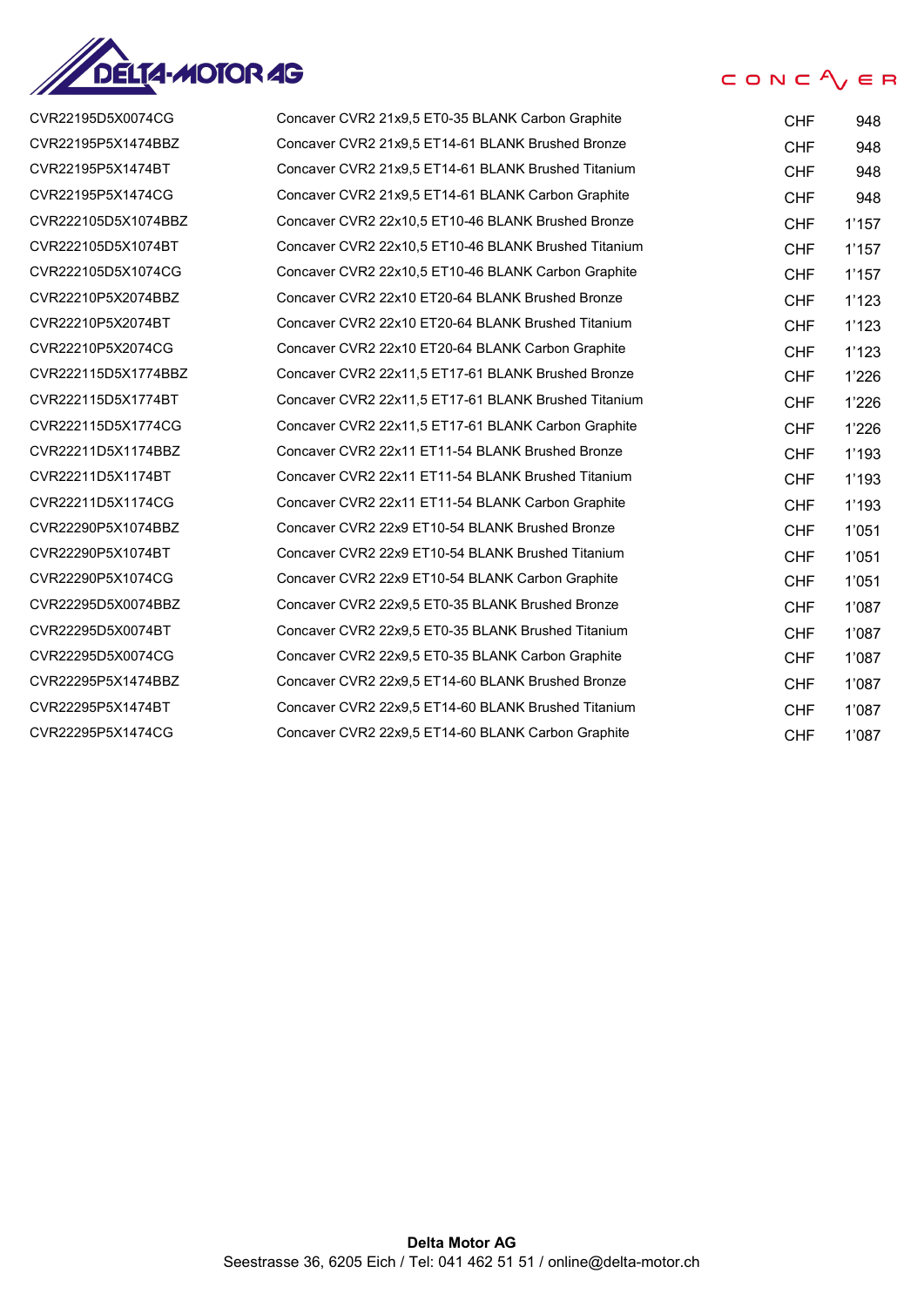

| CVR319105D5X1572BBZ | Concaver CVR3 19x10,5 ET15-57 BLANK Brushed Bronze   | <b>CHF</b> | 773 |
|---------------------|------------------------------------------------------|------------|-----|
| CVR319105D5X1572BT  | Concaver CVR3 19x10,5 ET15-57 BLANK Brushed Titanium | <b>CHF</b> | 773 |
| CVR319105D5X1572CG  | Concaver CVR3 19x10,5 ET15-57 BLANK Carbon Graphite  | <b>CHF</b> | 773 |
| CVR319105D5X1572PBK | Concaver CVR3 19x10,5 ET15-57 BLANK Platinum Black   | <b>CHF</b> | 773 |
| CVR31910D5X2072BBZ  | Concaver CVR3 19x10 ET20-51 BLANK Brushed Bronze     | <b>CHF</b> | 737 |
| CVR31910D5X2072BT   | Concaver CVR3 19x10 ET20-51 BLANK Brushed Titanium   | <b>CHF</b> | 737 |
| CVR31910D5X2072CG   | Concaver CVR3 19x10 ET20-51 BLANK Carbon Graphite    | <b>CHF</b> | 737 |
| CVR31910D5X2072PBK  | Concaver CVR3 19x10 ET20-51 BLANK Platinum Black     | <b>CHF</b> | 737 |
| CVR31980P5X2072BBZ  | Concaver CVR3 19x8 ET20-40 BLANK Brushed Bronze      | <b>CHF</b> | 595 |
| CVR31980P5X2072BT   | Concaver CVR3 19x8 ET20-40 BLANK Brushed Titanium    | <b>CHF</b> | 595 |
| CVR31980P5X2072CG   | Concaver CVR3 19x8 ET20-40 BLANK Carbon Graphite     | <b>CHF</b> | 595 |
| CVR31980P5X2072PBK  | Concaver CVR3 19x8 ET20-40 BLANK Platinum Black      | <b>CHF</b> | 595 |
| CVR31985P5H4567BBZ  | Concaver CVR3 19x8,5 ET45 5x114,3 Brushed Bronze     | <b>CHF</b> | 679 |
| CVR31985P5H4567BT   | Concaver CVR3 19x8,5 ET45 5x114,3 Brushed Titanium   | <b>CHF</b> | 679 |
| CVR31985P5H4567CG   | Concaver CVR3 19x8,5 ET45 5x114,3 Carbon Graphite    | <b>CHF</b> | 679 |
| CVR31985P5H4567PBK  | Concaver CVR3 19x8,5 ET45 5x114,3 Platinum Black     | <b>CHF</b> | 679 |
| CVR31985P5I3572BT   | Concaver CVR3 19x8,5 ET35 5x120 Brushed Titanium     | <b>CHF</b> | 679 |
| CVR31985P5I3572CG   | Concaver CVR3 19x8,5 ET35 5x120 Carbon Graphite      | <b>CHF</b> | 679 |
| CVR31985P5I3572PBK  | Concaver CVR3 19x8,5 ET35 5x120 Platinum Black       | <b>CHF</b> | 679 |
| CVR31985P5L3566BBZ  | Concaver CVR3 19x8,5 ET35 5x112 Brushed Bronze       | <b>CHF</b> | 679 |
| CVR31985P5L3566BT   | Concaver CVR3 19x8,5 ET35 5x112 Brushed Titanium     | <b>CHF</b> | 679 |
| CVR31985P5L3566CG   | Concaver CVR3 19x8,5 ET35 5x112 Carbon Graphite      | <b>CHF</b> | 679 |
| CVR31985P5L3566PBK  | Concaver CVR3 19x8,5 ET35 5x112 Platinum Black       | <b>CHF</b> | 679 |
| CVR31985P5L4566BBZ  | Concaver CVR3 19x8,5 ET45 5x112 Brushed Bronze       | <b>CHF</b> | 679 |
| CVR31985P5L4566BT   | Concaver CVR3 19x8,5 ET45 5x112 Brushed Titanium     | <b>CHF</b> | 679 |
| CVR31985P5L4566CG   | Concaver CVR3 19x8,5 ET45 5x112 Carbon Graphite      | <b>CHF</b> | 679 |
| CVR31985P5L4566CR   | Concaver CVR3 19x8,5 ET45 5x112 Candy Red            | <b>CHF</b> | 679 |
| CVR31985P5L4566PBK  | Concaver CVR3 19x8,5 ET45 5x112 Platinum Black       | <b>CHF</b> | 679 |
| CVR31985P5X2072BBZ  | Concaver CVR3 19x8,5 ET20-45 BLANK Brushed Bronze    | <b>CHF</b> | 631 |
| CVR31985P5X2072BT   | Concaver CVR3 19x8,5 ET20-45 BLANK Brushed Titanium  | <b>CHF</b> | 631 |
| CVR31985P5X2072CG   | Concaver CVR3 19x8,5 ET20-45 BLANK Carbon Graphite   | <b>CHF</b> | 631 |
| CVR31985P5X2072CR   | Concaver CVR3 19x8,5 ET20-45 BLANK Candy Red         | <b>CHF</b> | 631 |
| CVR31985P5X2072PBK  | Concaver CVR3 19x8,5 ET20-45 BLANK Platinum Black    | <b>CHF</b> | 631 |
| CVR31985P5X3572BBZ  | Concaver CVR3 19x8,5 ET35-45 BLANK Brushed Bronze    | <b>CHF</b> | 631 |
| CVR31985P5X3572BT   | Concaver CVR3 19x8,5 ET35-45 BLANK Brushed Titanium  | <b>CHF</b> | 631 |
| CVR31985P5X3572CG   | Concaver CVR3 19x8,5 ET35-45 BLANK Carbon Graphite   | <b>CHF</b> | 631 |
| CVR31985P5X3572PBK  | Concaver CVR3 19x8,5 ET35-45 BLANK Platinum Black    | <b>CHF</b> | 631 |
| CVR31990D5X2072BBZ  | Concaver CVR3 19x9 ET20-40 BLANK Brushed Bronze      | <b>CHF</b> | 667 |
| CVR31990D5X2072BT   | Concaver CVR3 19x9 ET20-40 BLANK Brushed Titanium    | <b>CHF</b> | 667 |
| CVR31990D5X2072CG   | Concaver CVR3 19x9 ET20-40 BLANK Carbon Graphite     | <b>CHF</b> | 667 |
| CVR31990D5X2072PBK  | Concaver CVR3 19x9 ET20-40 BLANK Platinum Black      | <b>CHF</b> | 667 |
| CVR31990P5X2072BBZ  | Concaver CVR3 19x9 ET20-51 BLANK Brushed Bronze      | <b>CHF</b> | 667 |
| CVR31990P5X2072BT   | Concaver CVR3 19x9 ET20-51 BLANK Brushed Titanium    | <b>CHF</b> | 667 |
|                     |                                                      |            |     |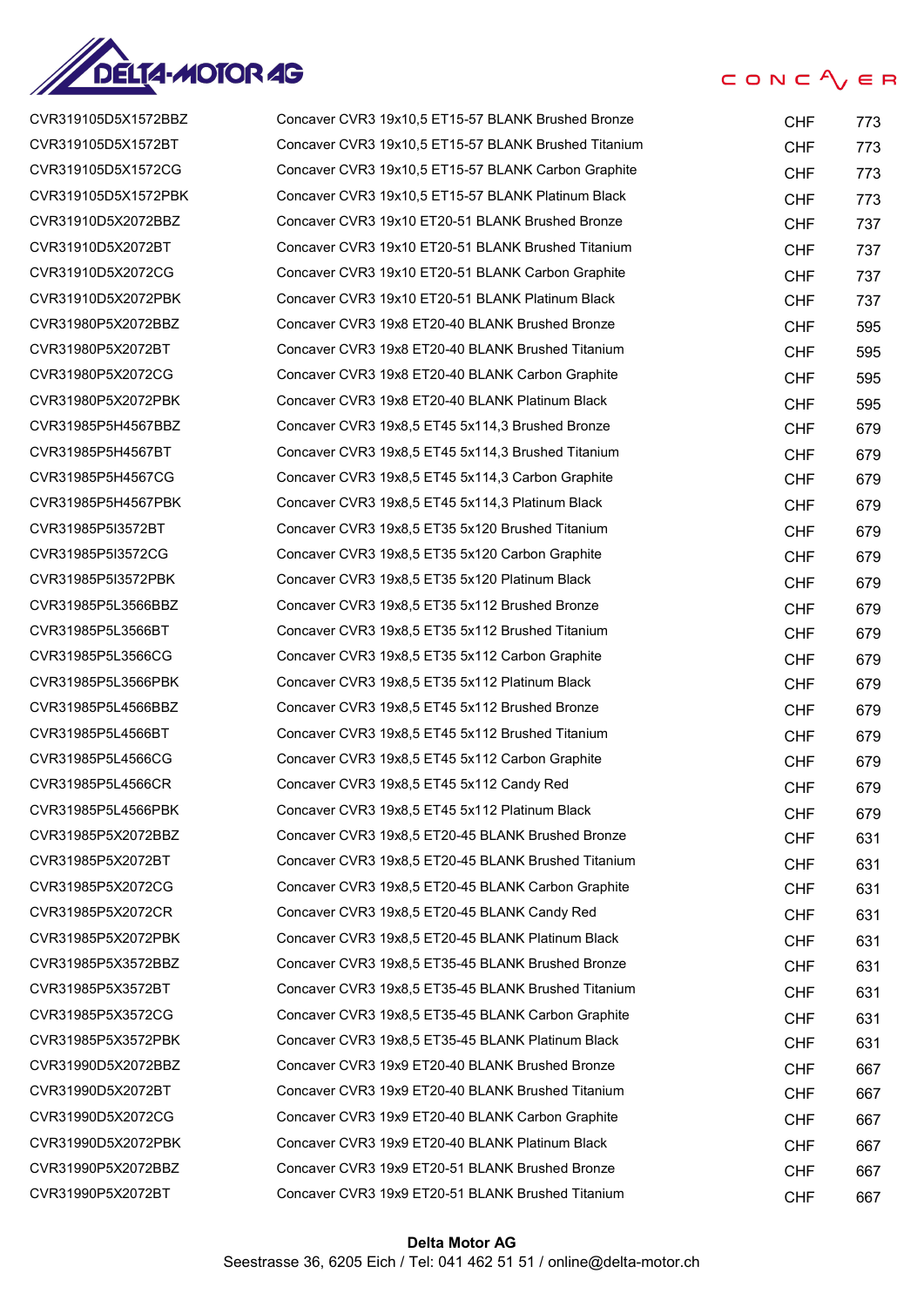

| CVR31990P5X2072CG   |
|---------------------|
| CVR31990P5X2072PBK  |
| CVR31995D5I3572BT   |
| CVR31995D5I3572CG   |
| CVR31995D5I3572PBK  |
| CVR31995D5L4566BT   |
| CVR31995D5L4566CG   |
| CVR31995D5L4566PBK  |
| CVR31995D5X2072BBZ  |
| CVR31995D5X2072BT   |
| CVR31995D5X2072CG   |
| CVR31995D5X2072CR   |
| CVR31995D5X2072PBK  |
| CVR320105D5X1572BBZ |
| CVR320105D5X1572BT  |
| CVR320105D5X1572CG  |
| CVR320105D5X1572CR  |
| CVR320105D5X1572PBK |
| CVR32010M5I4572BT   |
| CVR32010M5I4572CG   |
| CVR32010M5L4566BT   |
| CVR32010M5L4566CG   |
| CVR32010M5L4566PBK  |
| CVR32010M5X2072BBZ  |
| CVR32010M5X2072BT   |
| CVR32010M5X2072CG   |
| CVR32010M5X2072CR   |
| CVR32010M5X2072PBK  |
| CVR32011E5X0072BBZ  |
| CVR32011E5X0072BT   |
| CVR32011E5X0072CG   |
| CVR32011E5X0072CR   |
| CVR32011E5X0072PBK  |
| CVR32012D5X3272BT   |
| CVR32012D5X3272CG   |
| CVR32012D5X3272PBK  |
| CVR32012E5X0072CG   |
| CVR32012E5X0072PBK  |
| CVR32080P5X2072BBZ  |
| CVR32080P5X2072BT   |
| CVR32080P5X2072CG   |
| CVR32080P5X2072PBK  |
| CVR32085P5I3572BT   |

| CVR31990P5X2072CG   | Concaver CVR3 19x9 ET20-51 BLANK Carbon Graphite     | <b>CHF</b> | 667   |
|---------------------|------------------------------------------------------|------------|-------|
| CVR31990P5X2072PBK  | Concaver CVR3 19x9 ET20-51 BLANK Platinum Black      | <b>CHF</b> | 667   |
| CVR31995D5I3572BT   | Concaver CVR3 19x9,5 ET35 5x120 Brushed Titanium     | <b>CHF</b> | 751   |
| CVR31995D5I3572CG   | Concaver CVR3 19x9,5 ET35 5x120 Carbon Graphite      | <b>CHF</b> | 751   |
| CVR31995D5I3572PBK  | Concaver CVR3 19x9,5 ET35 5x120 Platinum Black       | <b>CHF</b> | 751   |
| CVR31995D5L4566BT   | Concaver CVR3 19x9,5 ET45 5x112 Brushed Titanium     | <b>CHF</b> | 751   |
| CVR31995D5L4566CG   | Concaver CVR3 19x9,5 ET45 5x112 Carbon Graphite      | <b>CHF</b> | 751   |
| CVR31995D5L4566PBK  | Concaver CVR3 19x9,5 ET45 5x112 Platinum Black       | <b>CHF</b> | 751   |
| CVR31995D5X2072BBZ  | Concaver CVR3 19x9,5 ET20-45 BLANK Brushed Bronze    | <b>CHF</b> | 703   |
| CVR31995D5X2072BT   | Concaver CVR3 19x9,5 ET20-45 BLANK Brushed Titanium  | <b>CHF</b> | 703   |
| CVR31995D5X2072CG   | Concaver CVR3 19x9,5 ET20-45 BLANK Carbon Graphite   | <b>CHF</b> | 703   |
| CVR31995D5X2072CR   | Concaver CVR3 19x9,5 ET20-45 BLANK Candy Red         | <b>CHF</b> | 703   |
| CVR31995D5X2072PBK  | Concaver CVR3 19x9,5 ET20-45 BLANK Platinum Black    | <b>CHF</b> | 703   |
| CVR320105D5X1572BBZ | Concaver CVR3 20x10,5 ET15-45 BLANK Brushed Bronze   | <b>CHF</b> | 912   |
| CVR320105D5X1572BT  | Concaver CVR3 20x10,5 ET15-45 BLANK Brushed Titanium | <b>CHF</b> | 912   |
| CVR320105D5X1572CG  | Concaver CVR3 20x10,5 ET15-45 BLANK Carbon Graphite  | <b>CHF</b> | 912   |
| CVR320105D5X1572CR  | Concaver CVR3 20x10,5 ET15-45 BLANK Candy Red        | <b>CHF</b> | 912   |
| CVR320105D5X1572PBK | Concaver CVR3 20x10,5 ET15-45 BLANK Platinum Black   | <b>CHF</b> | 912   |
| CVR32010M5I4572BT   | Concaver CVR3 20x10 ET45 5x120 Brushed Titanium      | <b>CHF</b> | 924   |
| CVR32010M5I4572CG   | Concaver CVR3 20x10 ET45 5x120 Carbon Graphite       | <b>CHF</b> | 924   |
| CVR32010M5L4566BT   | Concaver CVR3 20x10 ET45 5x112 Brushed Titanium      | <b>CHF</b> | 924   |
| CVR32010M5L4566CG   | Concaver CVR3 20x10 ET45 5x112 Carbon Graphite       | <b>CHF</b> | 924   |
| CVR32010M5L4566PBK  | Concaver CVR3 20x10 ET45 5x112 Platinum Black        | <b>CHF</b> | 924   |
| CVR32010M5X2072BBZ  | Concaver CVR3 20x10 ET20-48 BLANK Brushed Bronze     | <b>CHF</b> | 876   |
| CVR32010M5X2072BT   | Concaver CVR3 20x10 ET20-48 BLANK Brushed Titanium   | <b>CHF</b> | 876   |
| CVR32010M5X2072CG   | Concaver CVR3 20x10 ET20-48 BLANK Carbon Graphite    | <b>CHF</b> | 876   |
| CVR32010M5X2072CR   | Concaver CVR3 20x10 ET20-48 BLANK Candy Red          | <b>CHF</b> | 876   |
| CVR32010M5X2072PBK  | Concaver CVR3 20x10 ET20-48 BLANK Platinum Black     | <b>CHF</b> | 876   |
| CVR32011E5X0072BBZ  | Concaver CVR3 20x11 ET0-30 BLANK Brushed Bronze      | <b>CHF</b> | 948   |
| CVR32011E5X0072BT   | Concaver CVR3 20x11 ET0-30 BLANK Brushed Titanium    | <b>CHF</b> | 948   |
| CVR32011E5X0072CG   | Concaver CVR3 20x11 ET0-30 BLANK Carbon Graphite     | <b>CHF</b> | 948   |
| CVR32011E5X0072CR   | Concaver CVR3 20x11 ET0-30 BLANK Candy Red           | <b>CHF</b> | 948   |
| CVR32011E5X0072PBK  | Concaver CVR3 20x11 ET0-30 BLANK Platinum Black      | <b>CHF</b> | 948   |
| CVR32012D5X3272BT   | Concaver CVR3 20x12 ET32-60 BLANK Brushed Titanium   | <b>CHF</b> | 1'018 |
| CVR32012D5X3272CG   | Concaver CVR3 20x12 ET32-60 BLANK Carbon Graphite    | <b>CHF</b> | 1'018 |
| CVR32012D5X3272PBK  | Concaver CVR3 20x12 ET32-60 BLANK Platinum Black     | <b>CHF</b> | 1'018 |
| CVR32012E5X0072CG   | Concaver CVR3 20x12 ET0-40 BLANK Carbon Graphite     | <b>CHF</b> | 1'018 |
| CVR32012E5X0072PBK  | Concaver CVR3 20x12 ET0-40 BLANK Platinum Black      | <b>CHF</b> | 1'018 |
| CVR32080P5X2072BBZ  | Concaver CVR3 20x8 ET20-40 BLANK Brushed Bronze      | <b>CHF</b> | 737   |
| CVR32080P5X2072BT   | Concaver CVR3 20x8 ET20-40 BLANK Brushed Titanium    | <b>CHF</b> | 737   |
| CVR32080P5X2072CG   | Concaver CVR3 20x8 ET20-40 BLANK Carbon Graphite     | <b>CHF</b> | 737   |
| CVR32080P5X2072PBK  | Concaver CVR3 20x8 ET20-40 BLANK Platinum Black      | <b>CHF</b> | 737   |
| CVR32085P5I3572BT   | Concaver CVR3 20x8,5 ET35 5x120 Brushed Titanium     | <b>CHF</b> | 821   |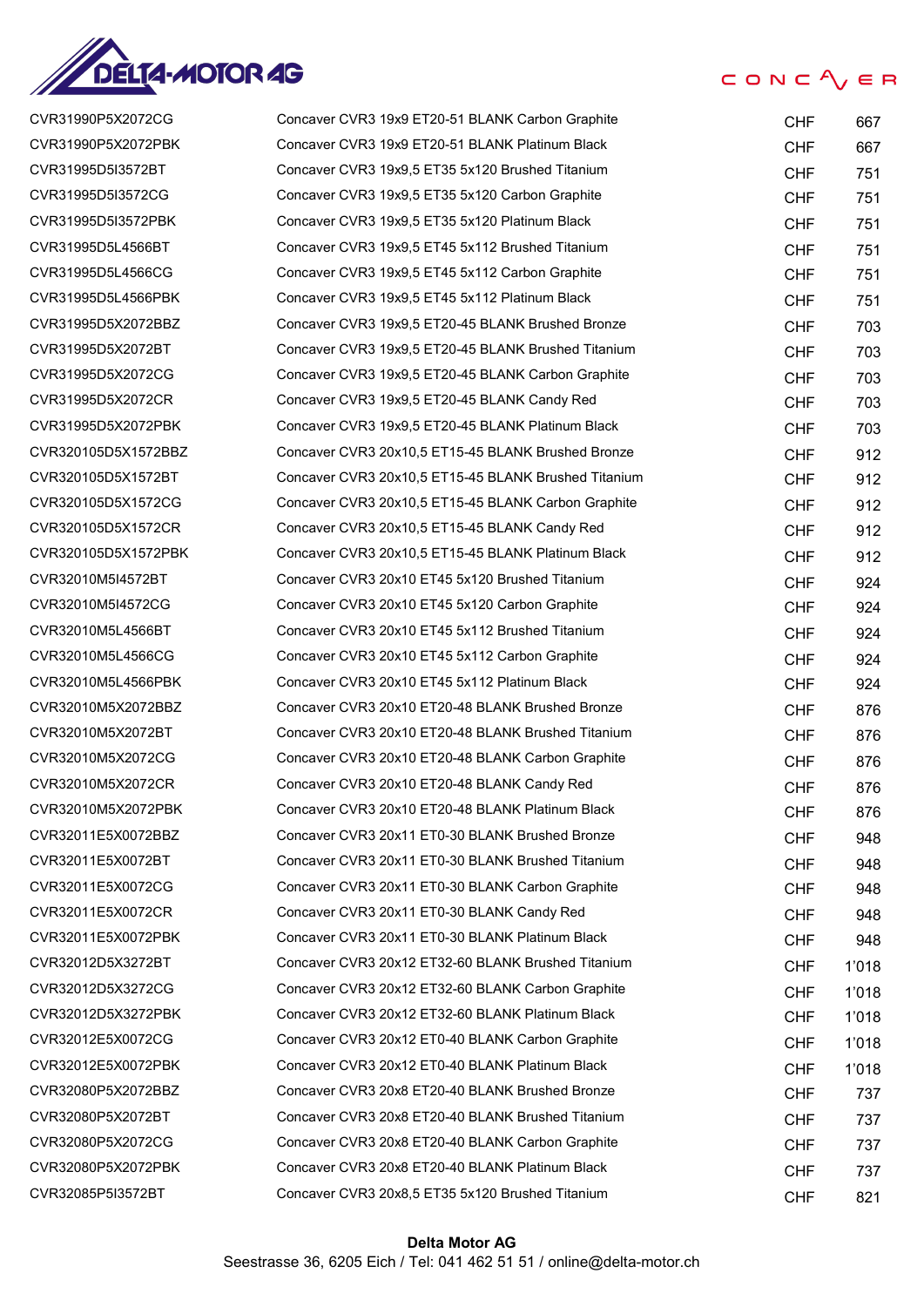

CVR32085P5I3572CG CVR32085P5L4566BT CVR32085P5L4566CG CVR32085P5L4566PBK CVR32085P5X2072BBZ CVR32085P5X2072BT CVR32085P5X2072CG CVR32085P5X2072CR CVR32085P5X2072PBK CVR32090M5X2072BBZ CVR32090M5X2072BT CVR32090M5X2072CG CVR32090M5X2072PBK CVR32090P5I3572BT CVR32090P5I3572CG CVR32090P5L4566BT CVR32090P5L4566CG CVR32090P5L4566PBK CVR32090P5X2072BBZ CVR32090P5X2072BT CVR32090P5X2072CG CVR32090P5X2072CR CVR32090P5X2072PBK CVR32095M5X2272BBZ CVR32095M5X2272BT CVR32095M5X2272CG CVR32095M5X2272CR CVR32095M5X2272PBK CVR321105D5X1074BT CVR321105D5X1074CG CVR321105D5X1074PBK CVR321115D5X1774BT CVR321115D5X1774CG CVR321115D5X1774PBK CVR32111D5X1174BT CVR32111D5X1174CG CVR32111D5X1174PBK CVR32190P5X1074BT CVR32190P5X1074CG CVR32190P5X1074PBK CVR32195D5X0074BT CVR32195D5X0074CG CVR32195D5X0074PBK

#### $CONC$ <sub>/ $E$ </sub> $R$

| Concaver CVR3 20x8,5 ET35 5x120 Carbon Graphite      | <b>CHF</b> | 821   |
|------------------------------------------------------|------------|-------|
| Concaver CVR3 20x8,5 ET45 5x112 Brushed Titanium     | <b>CHF</b> | 821   |
| Concaver CVR3 20x8,5 ET45 5x112 Carbon Graphite      | CHF.       | 821   |
| Concaver CVR3 20x8,5 ET45 5x112 Platinum Black       | CHF        | 821   |
| Concaver CVR3 20x8.5 ET20-45 BLANK Brushed Bronze    | <b>CHF</b> | 773   |
| Concaver CVR3 20x8,5 ET20-45 BLANK Brushed Titanium  | CHF        | 773   |
| Concaver CVR3 20x8,5 ET20-45 BLANK Carbon Graphite   | CHF        | 773   |
| Concaver CVR3 20x8,5 ET20-45 BLANK Candy Red         | CHF        | 773   |
| Concaver CVR3 20x8,5 ET20-45 BLANK Platinum Black    | CHF        | 773   |
| Concaver CVR3 20x9 ET20-35 BLANK Brushed Bronze      | CHF        | 806   |
| Concaver CVR3 20x9 ET20-35 BLANK Brushed Titanium    | CHF        | 806   |
| Concaver CVR3 20x9 ET20-35 BLANK Carbon Graphite     | CHF        | 806   |
| Concaver CVR3 20x9 ET20-35 BLANK Platinum Black      | <b>CHF</b> | 806   |
| Concaver CVR3 20x9 ET35 5x120 Brushed Titanium       | CHF        | 854   |
| Concaver CVR3 20x9 ET35 5x120 Carbon Graphite        | CHF        | 854   |
| Concaver CVR3 20x9 ET45 5x112 Brushed Titanium       | CHF        | 854   |
| Concaver CVR3 20x9 ET45 5x112 Carbon Graphite        | CHF        | 854   |
| Concaver CVR3 20x9 ET45 5x112 Platinum Black         | CHF        | 854   |
| Concaver CVR3 20x9 ET20-51 BLANK Brushed Bronze      | CHF        | 806   |
| Concaver CVR3 20x9 ET20-51 BLANK Brushed Titanium    | CHF        | 806   |
| Concaver CVR3 20x9 ET20-51 BLANK Carbon Graphite     | CHF        | 806   |
| Concaver CVR3 20x9 ET20-51 BLANK Candy Red           | <b>CHF</b> | 806   |
| Concaver CVR3 20x9 ET20-51 BLANK Platinum Black      | <b>CHF</b> | 806   |
| Concaver CVR3 20x9.5 ET22-40 BLANK Brushed Bronze    | CHF        | 842   |
| Concaver CVR3 20x9,5 ET22-40 BLANK Brushed Titanium  | CHF        | 842   |
| Concaver CVR3 20x9,5 ET22-40 BLANK Carbon Graphite   | <b>CHF</b> | 842   |
| Concaver CVR3 20x9,5 ET22-40 BLANK Candy Red         | <b>CHF</b> | 842   |
| Concaver CVR3 20x9,5 ET22-40 BLANK Platinum Black    | <b>CHF</b> | 842   |
| Concaver CVR3 21x10,5 ET10-46 BLANK Brushed Titanium | <b>CHF</b> | 1'018 |
| Concaver CVR3 21x10,5 ET10-46 BLANK Carbon Graphite  | <b>CHF</b> | 1'018 |
| Concaver CVR3 21x10,5 ET10-46 BLANK Platinum Black   | <b>CHF</b> | 1'018 |
| Concaver CVR3 21x11,5 ET17-59 BLANK Brushed Titanium | <b>CHF</b> | 1'087 |
| Concaver CVR3 21x11,5 ET17-59 BLANK Carbon Graphite  | <b>CHF</b> | 1'087 |
| Concaver CVR3 21x11,5 ET17-59 BLANK Platinum Black   | <b>CHF</b> | 1'087 |
| Concaver CVR3 21x11 ET11-55 BLANK Brushed Titanium   | <b>CHF</b> | 1'051 |
| Concaver CVR3 21x11 ET11-55 BLANK Carbon Graphite    | <b>CHF</b> | 1'051 |
| Concaver CVR3 21x11 ET11-55 BLANK Platinum Black     | <b>CHF</b> | 1'051 |
| Concaver CVR3 21x9 ET10-54 BLANK Brushed Titanium    | <b>CHF</b> | 912   |
| Concaver CVR3 21x9 ET10-54 BLANK Carbon Graphite     | <b>CHF</b> | 912   |
| Concaver CVR3 21x9 ET10-54 BLANK Platinum Black      | <b>CHF</b> | 912   |
| Concaver CVR3 21x9,5 ET0-35 BLANK Brushed Titanium   | <b>CHF</b> | 948   |
| Concaver CVR3 21x9,5 ET0-35 BLANK Carbon Graphite    | <b>CHF</b> | 948   |
| Concaver CVR3 21x9,5 ET0-35 BLANK Platinum Black     | <b>CHF</b> | 948   |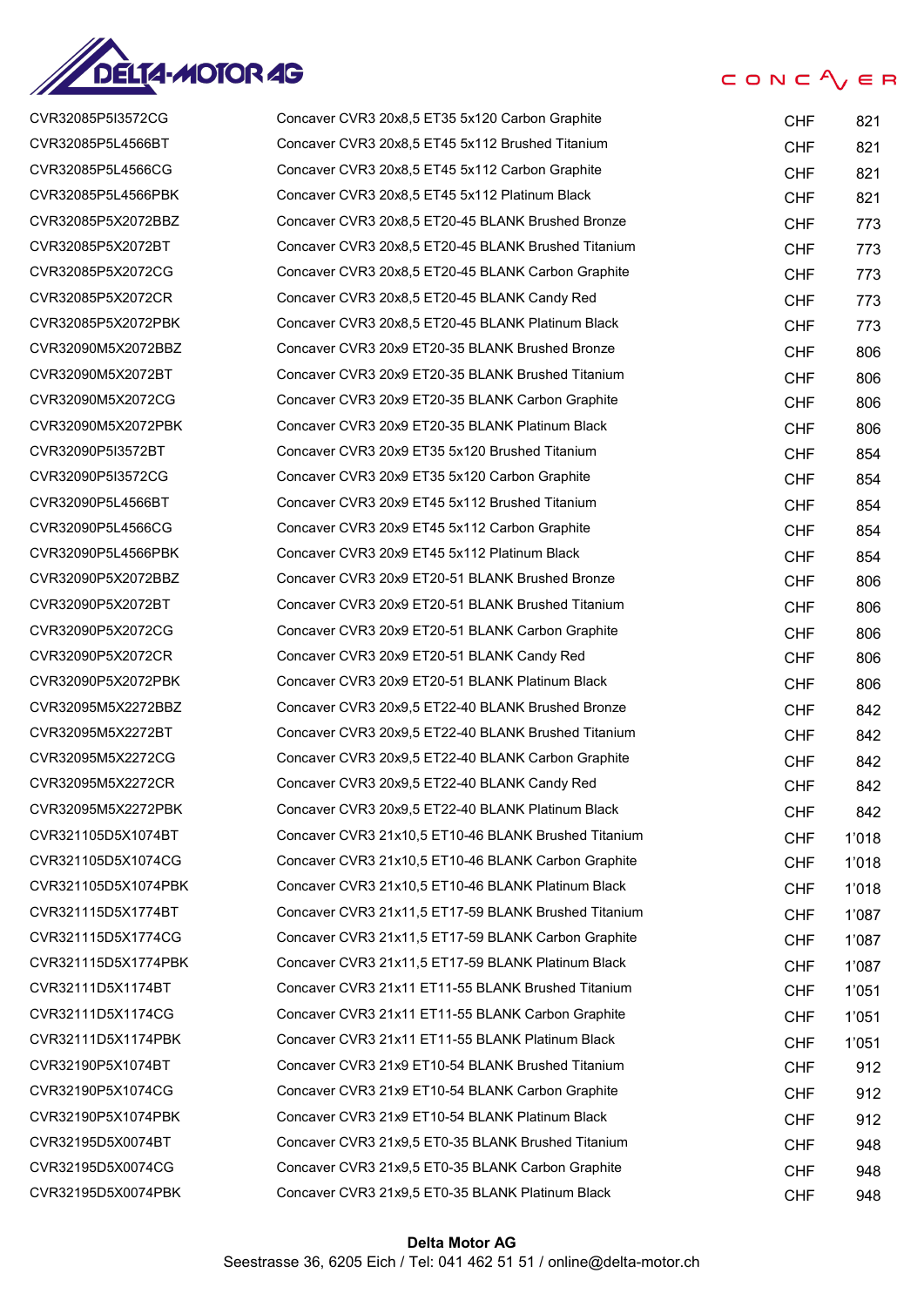

## CVR32195P5X1474BT CVR32195P5X1474CG CVR32195P5X1474PBK CVR322105D5X1074BT CVR322105D5X1074CG CVR322105D5X1074PBK CVR32210P5X2074BT CVR32210P5X2074CG CVR32210P5X2074PBK CVR322115D5X1774BT CVR322115D5X1774CG CVR322115D5X1774PBK CVR32211D5X1174BT CVR32211D5X1174CG CVR32211D5X1174PBK CVR32290P5X1074BT CVR32290P5X1074CG CVR32290P5X1074PBK CVR32295D5X0074BT CVR32295D5X0074CG CVR32295D5X0074PBK CVR32295P5X1474BT CVR32295P5X1474CG

| CVR32195P5X1474BT   | Concaver CVR3 21x9,5 ET14-61 BLANK Brushed Titanium  | <b>CHF</b> | 948   |
|---------------------|------------------------------------------------------|------------|-------|
| CVR32195P5X1474CG   | Concaver CVR3 21x9,5 ET14-61 BLANK Carbon Graphite   | <b>CHF</b> | 948   |
| CVR32195P5X1474PBK  | Concaver CVR3 21x9,5 ET14-61 BLANK Platinum Black    | <b>CHF</b> | 948   |
| CVR322105D5X1074BT  | Concaver CVR3 22x10,5 ET10-46 BLANK Brushed Titanium | <b>CHF</b> | 1'157 |
| CVR322105D5X1074CG  | Concaver CVR3 22x10,5 ET10-46 BLANK Carbon Graphite  | <b>CHF</b> | 1'157 |
| CVR322105D5X1074PBK | Concaver CVR3 22x10,5 ET10-46 BLANK Platinum Black   | <b>CHF</b> | 1'157 |
| CVR32210P5X2074BT   | Concaver CVR3 22x10 ET20-64 BLANK Brushed Titanium   | <b>CHF</b> | 1'123 |
| CVR32210P5X2074CG   | Concaver CVR3 22x10 ET20-64 BLANK Carbon Graphite    | <b>CHF</b> | 1'123 |
| CVR32210P5X2074PBK  | Concaver CVR3 22x10 ET20-64 BLANK Platinum Black     | <b>CHF</b> | 1'123 |
| CVR322115D5X1774BT  | Concaver CVR3 22x11,5 ET17-61 BLANK Brushed Titanium | <b>CHF</b> | 1'226 |
| CVR322115D5X1774CG  | Concaver CVR3 22x11,5 ET17-61 BLANK Carbon Graphite  | <b>CHF</b> | 1'226 |
| CVR322115D5X1774PBK | Concaver CVR3 22x11,5 ET17-61 BLANK Platinum Black   | <b>CHF</b> | 1'226 |
| CVR32211D5X1174BT   | Concaver CVR3 22x11 ET11-54 BLANK Brushed Titanium   | <b>CHF</b> | 1'193 |
| CVR32211D5X1174CG   | Concaver CVR3 22x11 ET11-54 BLANK Carbon Graphite    | <b>CHF</b> | 1'193 |
| CVR32211D5X1174PBK  | Concaver CVR3 22x11 ET11-54 BLANK Platinum Black     | <b>CHF</b> | 1'193 |
| CVR32290P5X1074BT   | Concaver CVR3 22x9 ET10-54 BLANK Brushed Titanium    | <b>CHF</b> | 1'051 |
| CVR32290P5X1074CG   | Concaver CVR3 22x9 ET10-54 BLANK Carbon Graphite     | <b>CHF</b> | 1'051 |
| CVR32290P5X1074PBK  | Concaver CVR3 22x9 ET10-54 BLANK Platinum Black      | <b>CHF</b> | 1'051 |
| CVR32295D5X0074BT   | Concaver CVR3 22x9,5 ET0-35 BLANK Brushed Titanium   | <b>CHF</b> | 1'087 |
| CVR32295D5X0074CG   | Concaver CVR3 22x9,5 ET0-35 BLANK Carbon Graphite    | <b>CHF</b> | 1'087 |
| CVR32295D5X0074PBK  | Concaver CVR3 22x9.5 ET0-35 BLANK Platinum Black     | <b>CHF</b> | 1'087 |
| CVR32295P5X1474BT   | Concaver CVR3 22x9,5 ET14-60 BLANK Brushed Titanium  | <b>CHF</b> | 1'087 |
| CVR32295P5X1474CG   | Concaver CVR3 22x9,5 ET14-60 BLANK Carbon Graphite   | <b>CHF</b> | 1'087 |
| CVR32295P5X1474PBK  | Concaver CVR3 22x9,5 ET14-60 BLANK Platinum Black    | <b>CHF</b> | 1'087 |

CONC $\Lambda$   $\in$  R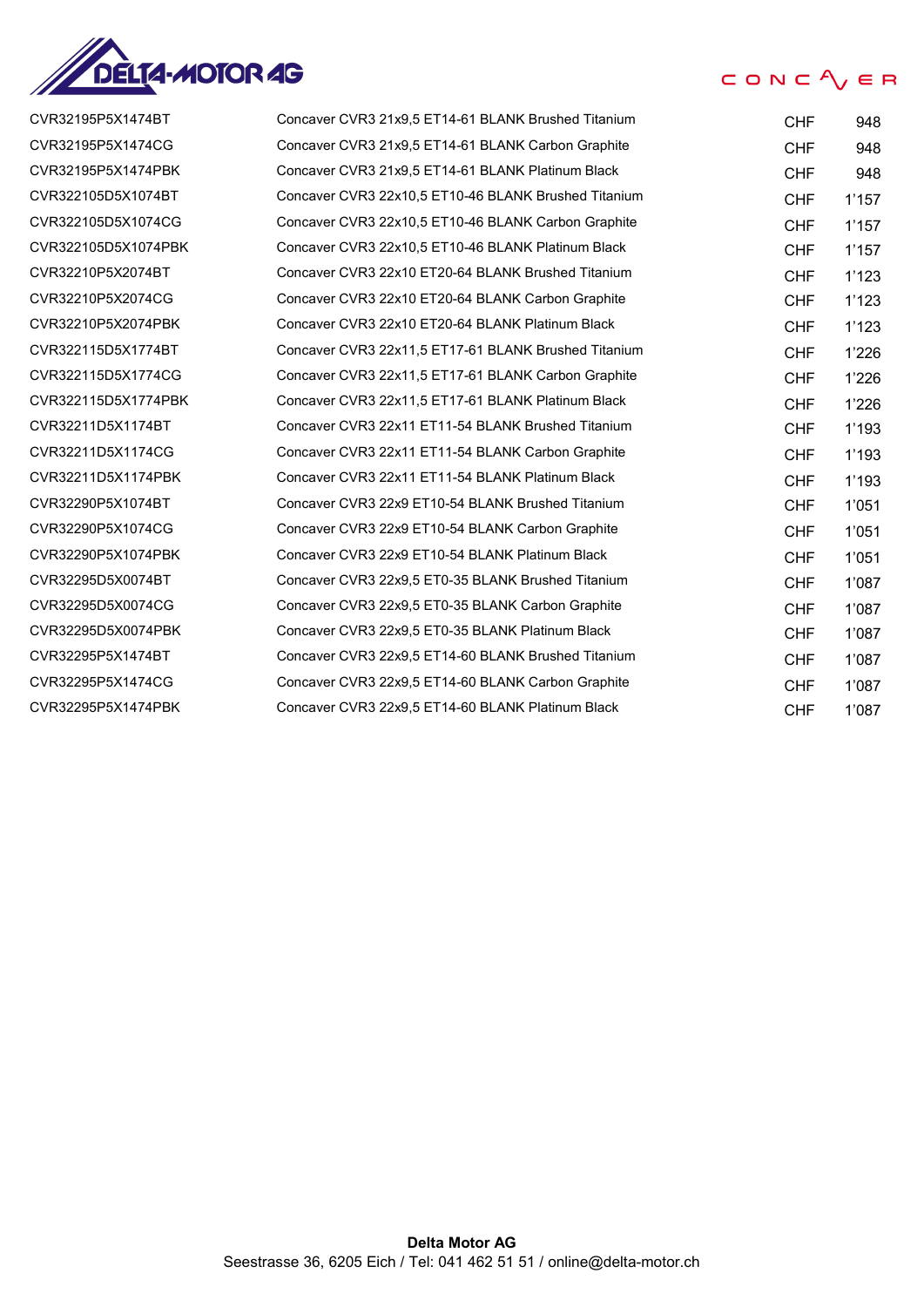

| CVR419105D5X1572BBZ |
|---------------------|
| CVR419105D5X1572BT  |
| CVR419105D5X1572CG  |
| CVR419105D5X1572DTB |
| CVR419105D5X1572PBK |
| CVR41910D5X2072BBZ  |
| CVR41910D5X2072BT   |
| CVR41910D5X2072CG   |
| CVR41910D5X2072DTB  |
| CVR41910D5X2072PBK  |
| CVR41980P5L4066BBZ  |
| CVR41980P5L4066BT   |
| CVR41980P5L4066CG   |
| CVR41980P5L4066DTB  |
| CVR41980P5L4066PBK  |
| CVR41980P5X2072BBZ  |
| CVR41980P5X2072BT   |
| CVR41980P5X2072CG   |
| CVR41980P5X2072DTB  |
| CVR41980P5X2072PBK  |
| CVR41985P5H4567BBZ  |
| CVR41985P5H4567CG   |
| CVR41985P5H4567DTB  |
| CVR41985P5H4567PBK  |
| CVR41985P5I3572BBZ  |
| CVR41985P5I3572DTB  |
| CVR41985P5L3566BBZ  |
| :VR41985P5L3566BT   |
| CVR41985P5L3566CG   |
| CVR41985P5L3566DTB  |
| CVR41985P5L3566PBK  |
| CVR41985P5L4566BBZ  |
| CVR41985P5L4566BT   |
| CVR41985P5L4566CG   |
| CVR41985P5L4566CR   |
| CVR41985P5L4566DTB  |
| CVR41985P5L4566PBK  |
| CVR41985P5X2072BBZ  |
| CVR41985P5X2072BT   |
| CVR41985P5X2072CG   |
| CVR41985P5X2072CR   |
| CVR41985P5X2072DTB  |
| CVR41985P5X2072PBK  |

| CVR419105D5X1572BBZ | Concaver CVR4 19x10,5 ET15-57 BLANK Brushed Bronze      | <b>CHF</b> | 773 |
|---------------------|---------------------------------------------------------|------------|-----|
| CVR419105D5X1572BT  | Concaver CVR4 19x10,5 ET15-57 BLANK Brushed Titanium    | <b>CHF</b> | 773 |
| CVR419105D5X1572CG  | Concaver CVR4 19x10,5 ET15-57 BLANK Carbon Graphite     | <b>CHF</b> | 773 |
| CVR419105D5X1572DTB | Concaver CVR4 19x10.5 ET15-57 BLANK Double Tinted Black | <b>CHF</b> | 773 |
| CVR419105D5X1572PBK | Concaver CVR4 19x10,5 ET15-57 BLANK Platinum Black      | <b>CHF</b> | 773 |
| CVR41910D5X2072BBZ  | Concaver CVR4 19x10 ET20-51 BLANK Brushed Bronze        | <b>CHF</b> | 737 |
| CVR41910D5X2072BT   | Concaver CVR4 19x10 ET20-51 BLANK Brushed Titanium      | <b>CHF</b> | 737 |
| CVR41910D5X2072CG   | Concaver CVR4 19x10 ET20-51 BLANK Carbon Graphite       | <b>CHF</b> | 737 |
| CVR41910D5X2072DTB  | Concaver CVR4 19x10 ET20-51 BLANK Double Tinted Black   | <b>CHF</b> | 737 |
| CVR41910D5X2072PBK  | Concaver CVR4 19x10 ET20-51 BLANK Platinum Black        | <b>CHF</b> | 737 |
| CVR41980P5L4066BBZ  | Concaver CVR4 19x8 ET40 5x112 Brushed Bronze            | <b>CHF</b> | 643 |
| CVR41980P5L4066BT   | Concaver CVR4 19x8 ET40 5x112 Brushed Titanium          | <b>CHF</b> | 643 |
| CVR41980P5L4066CG   | Concaver CVR4 19x8 ET40 5x112 Carbon Graphite           | <b>CHF</b> | 643 |
| CVR41980P5L4066DTB  | Concaver CVR4 19x8 ET40 5x112 Double Tinted Black       | <b>CHF</b> | 643 |
| CVR41980P5L4066PBK  | Concaver CVR4 19x8 ET40 5x112 Platinum Black            | <b>CHF</b> | 643 |
| CVR41980P5X2072BBZ  | Concaver CVR4 19x8 ET20-40 BLANK Brushed Bronze         | <b>CHF</b> | 595 |
| CVR41980P5X2072BT   | Concaver CVR4 19x8 ET20-40 BLANK Brushed Titanium       | <b>CHF</b> | 595 |
| CVR41980P5X2072CG   | Concaver CVR4 19x8 ET20-40 BLANK Carbon Graphite        | <b>CHF</b> | 595 |
| CVR41980P5X2072DTB  | Concaver CVR4 19x8 ET20-40 BLANK Double Tinted Black    | <b>CHF</b> | 595 |
| CVR41980P5X2072PBK  | Concaver CVR4 19x8 ET20-40 BLANK Platinum Black         | <b>CHF</b> | 595 |
| CVR41985P5H4567BBZ  | Concaver CVR4 19x8,5 ET45 5x114,3 Brushed Bronze        | <b>CHF</b> | 679 |
| CVR41985P5H4567CG   | Concaver CVR4 19x8,5 ET45 5x114,3 Carbon Graphite       | <b>CHF</b> | 679 |
| CVR41985P5H4567DTB  | Concaver CVR4 19x8,5 ET45 5x114,3 Double Tinted Black   | <b>CHF</b> | 679 |
| CVR41985P5H4567PBK  | Concaver CVR4 19x8,5 ET45 5x114,3 Platinum Black        | <b>CHF</b> | 679 |
| CVR41985P5I3572BBZ  | Concaver CVR4 19x8,5 ET35 5x120 Brushed Bronze          | <b>CHF</b> | 679 |
| CVR41985P5I3572DTB  | Concaver CVR4 19x8,5 ET35 5x120 Double Tinted Black     | <b>CHF</b> | 679 |
| CVR41985P5L3566BBZ  | Concaver CVR4 19x8,5 ET35 5x112 Brushed Bronze          | <b>CHF</b> | 679 |
| CVR41985P5L3566BT   | Concaver CVR4 19x8,5 ET35 5x112 Brushed Titanium        | <b>CHF</b> | 679 |
| CVR41985P5L3566CG   | Concaver CVR4 19x8,5 ET35 5x112 Carbon Graphite         | <b>CHF</b> | 679 |
| CVR41985P5L3566DTB  | Concaver CVR4 19x8,5 ET35 5x112 Double Tinted Black     | <b>CHF</b> | 679 |
| CVR41985P5L3566PBK  | Concaver CVR4 19x8,5 ET35 5x112 Platinum Black          | <b>CHF</b> | 679 |
| CVR41985P5L4566BBZ  | Concaver CVR4 19x8,5 ET45 5x112 Brushed Bronze          | <b>CHF</b> | 679 |
| CVR41985P5L4566BT   | Concaver CVR4 19x8,5 ET45 5x112 Brushed Titanium        | <b>CHF</b> | 679 |
| CVR41985P5L4566CG   | Concaver CVR4 19x8,5 ET45 5x112 Carbon Graphite         | <b>CHF</b> | 679 |
| CVR41985P5L4566CR   | Concaver CVR4 19x8,5 ET45 5x112 Candy Red               | <b>CHF</b> | 679 |
| CVR41985P5L4566DTB  | Concaver CVR4 19x8,5 ET45 5x112 Double Tinted Black     | CHF        | 679 |
| CVR41985P5L4566PBK  | Concaver CVR4 19x8,5 ET45 5x112 Platinum Black          | <b>CHF</b> | 679 |
| CVR41985P5X2072BBZ  | Concaver CVR4 19x8,5 ET20-45 BLANK Brushed Bronze       | <b>CHF</b> | 631 |
| CVR41985P5X2072BT   | Concaver CVR4 19x8,5 ET20-45 BLANK Brushed Titanium     | <b>CHF</b> | 631 |
| CVR41985P5X2072CG   | Concaver CVR4 19x8,5 ET20-45 BLANK Carbon Graphite      | <b>CHF</b> | 631 |
| CVR41985P5X2072CR   | Concaver CVR4 19x8,5 ET20-45 BLANK Candy Red            | <b>CHF</b> | 631 |
| CVR41985P5X2072DTB  | Concaver CVR4 19x8,5 ET20-45 BLANK Double Tinted Black  | <b>CHF</b> | 631 |
| CVR41985P5X2072PBK  | Concaver CVR4 19x8,5 ET20-45 BLANK Platinum Black       | <b>CHF</b> | 631 |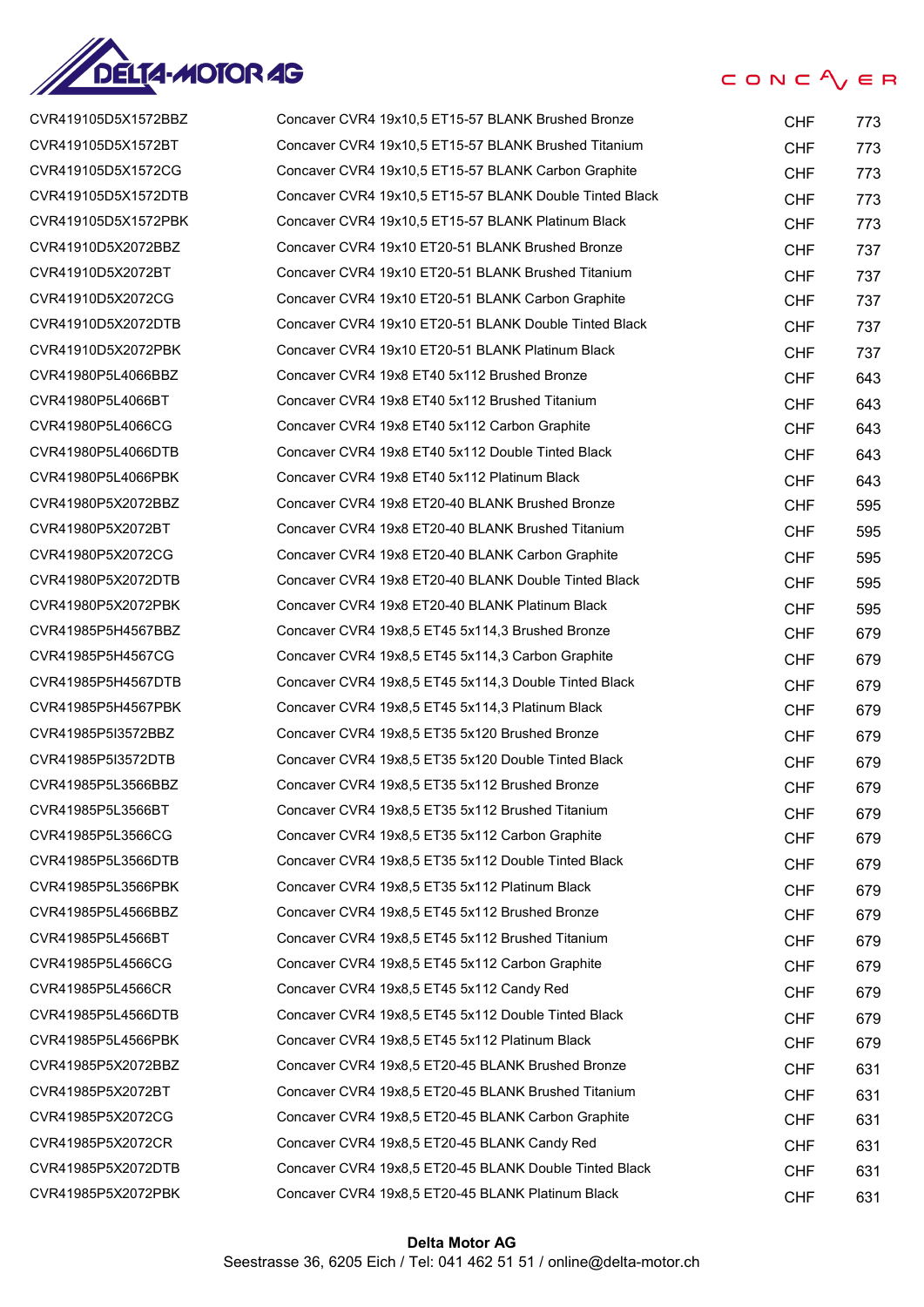

CVR41985P5X3572BBZ Concaver CVR4 19x8,5 ET35-45 BLANK Brushed Bronze CHF 631 CVR41985P5X3572BT Concaver CVR4 19x8,5 ET35-45 BLANK Brushed Titanium CHF 631 CVR41985P5X3572CG Concaver CVR4 19x8,5 ET35-45 BLANK Carbon Graphite CHE CHF 631 CVR41985P5X3572DTB Concaver CVR4 19x8,5 ET35-45 BLANK Double Tinted Black CHF 631 CVR41985P5X3572PBK Concaver CVR4 19x8,5 ET35-45 BLANK Platinum Black CHF 631 CVR41990D5X2072BBZ Concaver CVR4 19x9 ET20-40 BLANK Brushed Bronze CHF 667 CVR41990D5X2072BT Concaver CVR4 19x9 ET20-40 BLANK Brushed Titanium CHF 667 CVR41990D5X2072CG Concaver CVR4 19x9 ET20-40 BLANK Carbon Graphite CHT CHF 667 CVR41990D5X2072DTB Concaver CVR4 19x9 ET20-40 BLANK Double Tinted Black CHF 667 CVR41990D5X2072PBK Concaver CVR4 19x9 ET20-40 BLANK Platinum Black CHF 667 CVR41990P5X2072BBZ Concaver CVR4 19x9 ET20-51 BLANK Brushed Bronze CHF 667 CVR41990P5X2072BT Concaver CVR4 19x9 ET20-51 BLANK Brushed Titanium CHF 667 CVR41990P5X2072CG Concaver CVR4 19x9 ET20-51 BLANK Carbon Graphite CHF 667 CVR41990P5X2072DTB Concaver CVR4 19x9 ET20-51 BLANK Double Tinted Black CHF 667 CVR41990P5X2072PBK Concaver CVR4 19x9 ET20-51 BLANK Platinum Black CHF 667 CVR41995D5I3572BBZ Concaver CVR4 19x9,5 ET35 5x120 Brushed Bronze CHF 751 CVR41995D5I3572DTB Concaver CVR4 19x9,5 ET35 5x120 Double Tinted Black CHF 751 CVR41995D5L4566BBZ Concaver CVR4 19x9,5 ET45 5x112 Brushed Bronze CHF 751 CVR41995D5L4566DTB Concaver CVR4 19x9,5 ET45 5x112 Double Tinted Black CHF 751 CVR41995D5X2072BBZ Concaver CVR4 19x9,5 ET20-45 BLANK Brushed Bronze CHF 703 CVR41995D5X2072BT Concaver CVR4 19x9,5 ET20-45 BLANK Brushed Titanium CHF 703 CVR41995D5X2072CG Concaver CVR4 19x9,5 ET20-45 BLANK Carbon Graphite CHE CHF 703 CVR41995D5X2072CR Concaver CVR4 19x9,5 ET20-45 BLANK Candy Red CHF 703 CVR41995D5X2072DTB Concaver CVR4 19x9,5 ET20-45 BLANK Double Tinted Black CHF 703 CVR41995D5X2072PBK Concaver CVR4 19x9,5 ET20-45 BLANK Platinum Black CHF 703 CVR420105D5X1572BBZ Concaver CVR4 20x10,5 ET15-45 BLANK Brushed Bronze CHF 912 CVR420105D5X1572BT Concaver CVR4 20x10,5 ET15-45 BLANK Brushed Titanium CHF 912 CVR420105D5X1572CG Concaver CVR4 20x10,5 ET15-45 BLANK Carbon Graphit CHF 912 CVR420105D5X1572CR Concaver CVR4 20x10,5 ET15-45 BLANK Candy Red CHF 912 CVR420105D5X1572DTB Concaver CVR4 20x10,5 ET15-45 BLANK Double Tinted Black CHF 912 CVR420105D5X1572PBK Concaver CVR4 20x10,5 ET15-45 BLANK Platinum Black CHF 912 CVR42010M5I4572BBZ Concaver CVR4 20x10 ET45 5x120 Brushed Bronze CHT CHF 924 CVR42010M5I4572DTB Concaver CVR4 20x10 ET45 5x120 Double Tinted Black CHF 924 CVR42010M5L4566BBZ Concaver CVR4 20x10 ET45 5x112 Brushed Bronze CHT CHF 924 CVR42010M5L4566DTB Concaver CVR4 20x10 ET45 5x112 Double Tinted Black CHF 924 CVR42010M5X2072BBZ Concaver CVR4 20x10 ET20-48 BLANK Brushed Bronze CHF 876 CVR42010M5X2072BT Concaver CVR4 20x10 ET20-48 BLANK Brushed Titanium CHF 876 CVR42010M5X2072CG Concaver CVR4 20x10 ET20-48 BLANK Carbon Graphite CHF 876 CVR42010M5X2072CR Concaver CVR4 20x10 ET20-48 BLANK Candy Red CHF 876 CVR42010M5X2072DTB Concaver CVR4 20x10 ET20-48 BLANK Double Tinted Black CHF 876 CVR42010M5X2072PBK Concaver CVR4 20x10 ET20-48 BLANK Platinum Black CHF 876 CVR42011E5X0072BBZ Concaver CVR4 20x11 ET0-30 BLANK Brushed Bronze CHF 948 CVR42011E5X0072BT Concaver CVR4 20x11 ET0-30 BLANK Brushed Titanium CHF 948

 $CONC$   $\bigwedge_{i}$   $\in$  R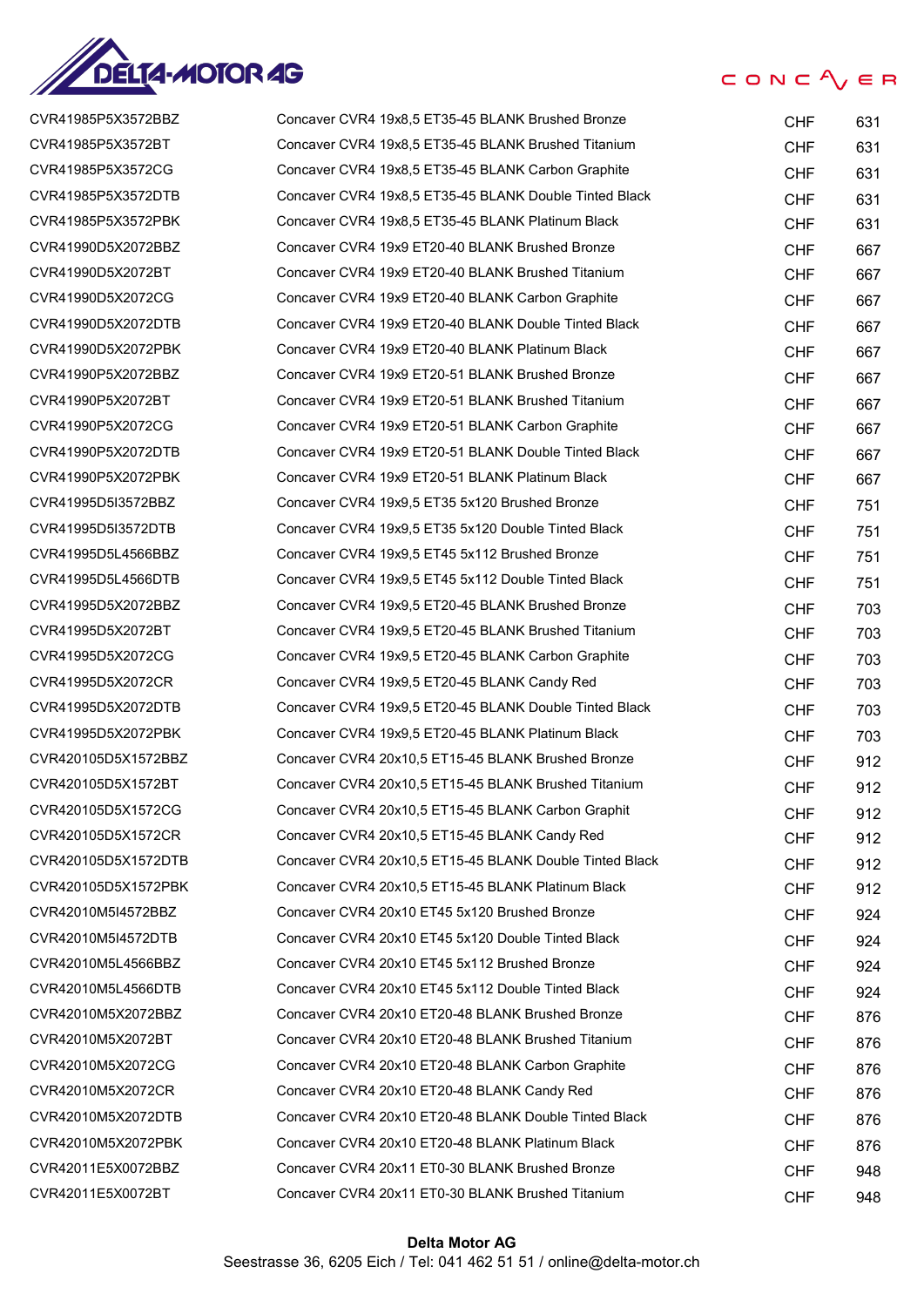

#### $CONC$ <sub>/ $E$ </sub> $R$

CVR42011E5X0072CG CVR42011E5X0072CR CVR42011E5X0072DTB CVR42011E5X0072PBK CVR42012D5X3272BBZ CVR42012D5X3272BT CVR42012D5X3272CG CVR42012D5X3272DTB CVR42012D5X3272PBK CVR42012E5X0072BBZ CVR42080P5L4066BBZ CVR42080P5L4066BT CVR42080P5L4066CG CVR42080P5L4066DTB CVR42080P5L4066PBK CVR42080P5X2072BBZ CVR42080P5X2072BT CVR42080P5X2072CG CVR42080P5X2072DTB CVR42080P5X2072PBK CVR42085P5I3572BBZ CVR42085P5I3572DTB CVR42085P5L4566BBZ CVR42085P5L4566DTB CVR42085P5X2072BBZ CVR42085P5X2072BT CVR42085P5X2072CG CVR42085P5X2072CR CVR42085P5X2072DTB CVR42085P5X2072PBK CVR42085P5X3572DTB CVR42090M5X2072BBZ CVR42090M5X2072BT CVR42090M5X2072CG CVR42090M5X2072DTB CVR42090M5X2072PBK CVR42090P5I3572BBZ CVR42090P5I3572DTB CVR42090P5L3566DTB CVR42090P5L4566BBZ CVR42090P5L4566DTB CVR42090P5X2072BBZ CVR42090P5X2072BT

| Concaver CVR4 20x11 ET0-30 BLANK Carbon Graphite       | CHF        | 948   |
|--------------------------------------------------------|------------|-------|
| Concaver CVR4 20x11 ET0-30 BLANK Candy Red             | CHF        | 948   |
| Concaver CVR4 20x11 ET0-30 BLANK Double Tinted Black   | CHF        | 948   |
| Concaver CVR4 20x11 ET0-30 BLANK Platinum Black        | CHF        | 948   |
| Concaver CVR4 20x12 ET32-60 BLANK Brushed Bronze       | <b>CHF</b> | 1'018 |
| Concaver CVR4 20x12 ET32-60 BLANK Brushed Titanium     | <b>CHF</b> | 1'018 |
| Concaver CVR4 20x12 ET32-60 BLANK Carbon Graphite      | CHF        | 1'018 |
| Concaver CVR4 20x12 ET32-60 BLANK Double Tinted Black  | <b>CHF</b> | 1'018 |
| Concaver CVR4 20x12 ET32-60 BLANK Platinum Black       | CHF        | 1'018 |
| Concaver CVR4 20x12 ET0-40 BLANK Brushed Bronze        | CHF        | 1'018 |
| Concaver CVR4 20x8 ET40 5x112 Brushed Bronze           | <b>CHF</b> | 785   |
| Concaver CVR4 20x8 ET40 5x112 Brushed Titanium         | CHF        | 785   |
| Concaver CVR4 20x8 ET40 5x112 Carbon Graphite          | <b>CHF</b> | 785   |
| Concaver CVR4 20x8 ET40 5x112 Double Tinted Black      | CHF        | 785   |
| Concaver CVR4 20x8 ET40 5x112 Platinum Black           | CHF        | 785   |
| Concaver CVR4 20x8 ET20-40 BLANK Brushed Bronze        | <b>CHF</b> | 737   |
| Concaver CVR4 20x8 ET20-40 BLANK Brushed Titanium      | CHF        | 737   |
| Concaver CVR4 20x8 ET20-40 BLANK Carbon Graphite       | CHF        | 737   |
| Concaver CVR4 20x8 ET20-40 BLANK Double Tinted Black   | <b>CHF</b> | 737   |
| Concaver CVR4 20x8 ET20-40 BLANK Platinum Black        | CHF        | 737   |
| Concaver CVR4 20x8,5 ET35 5x120 Brushed Bronze         | CHF        | 821   |
| Concaver CVR4 20x8,5 ET35 5x120 Double Tinted Black    | CHF        | 821   |
| Concaver CVR4 20x8,5 ET45 5x112 Brushed Bronze         | CHF        | 821   |
| Concaver CVR4 20x8,5 ET45 5x112 Double Tinted Black    | <b>CHF</b> | 821   |
| Concaver CVR4 20x8,5 ET20-45 BLANK Brushed Bronze      | CHF        | 773   |
| Concaver CVR4 20x8,5 ET20-45 BLANK Brushed Titanium    | CHF        | 773   |
| Concaver CVR4 20x8,5 ET20-45 BLANK Carbon Graphite     | CHF        | 773   |
| Concaver CVR4 20x8,5 ET20-45 BLANK Candy Red           | CHF        | 773   |
| Concaver CVR4 20x8,5 ET20-45 BLANK Double Tinted Black | CHF        | 773   |
| Concaver CVR4 20x8,5 ET20-45 BLANK Platinum Black      | CHF        | 773   |
| Concaver CVR4 20x8.5 ET35-45 BLANK Double Tinted Black | CHF.       | 773   |
| Concaver CVR4 20x9 ET20-35 BLANK Brushed Bronze        | CHF.       | 806   |
| Concaver CVR4 20x9 ET20-35 BLANK Brushed Titanium      | <b>CHF</b> | 806   |
| Concaver CVR4 20x9 ET20-35 BLANK Carbon Graphite       | CHF        | 806   |
| Concaver CVR4 20x9 ET20-35 BLANK Double Tinted Black   | CHF        | 806   |
| Concaver CVR4 20x9 ET20-35 BLANK Platinum Black        | CHF        | 806   |
| Concaver CVR4 20x9 ET35 5x120 Brushed Bronze           | CHF.       | 854   |
| Concaver CVR4 20x9 ET35 5x120 Double Tinted Black      | CHF.       | 854   |
| Concaver CVR4 20x9 ET35 5x112 Double Tinted Black      | CHF        | 854   |
| Concaver CVR4 20x9 ET45 5x112 Brushed Bronze           | CHF.       | 854   |
| Concaver CVR4 20x9 ET45 5x112 Double Tinted Black      | CHF        | 854   |
| Concaver CVR4 20x9 ET20-51 BLANK Brushed Bronze        | CHF        | 806   |
| Concaver CVR4 20x9 ET20-51 BLANK Brushed Titanium      | CHF        | 806   |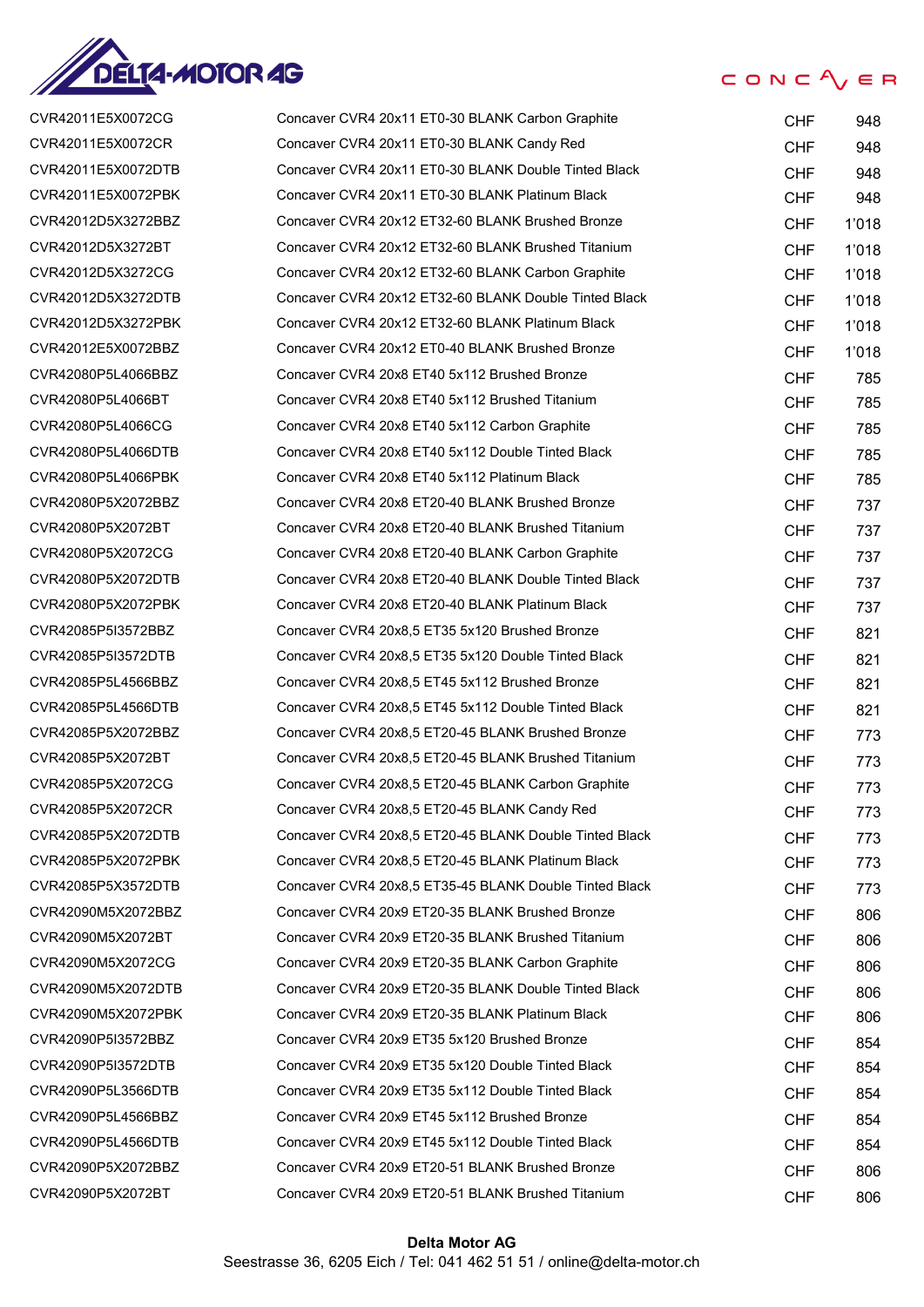

| CVR42090P5X2072CG   | Cor |
|---------------------|-----|
| CVR42090P5X2072CR   | Cor |
| CVR42090P5X2072DTB  | Cor |
| CVR42090P5X2072PBK  | Cor |
| CVR42095M5X2272BBZ  | Cor |
| CVR42095M5X2272BT   | Cor |
| CVR42095M5X2272CG   | Cor |
| CVR42095M5X2272CR   | Cor |
| CVR42095M5X2272DTB  | Cor |
| CVR42095M5X2272PBK  | Cor |
| CVR421105D5X1074BBZ | Cor |
| CVR421105D5X1074BT  | Cor |
| CVR421105D5X1074DTB | Cor |
| CVR421115D5X1774BBZ | Cor |
| CVR421115D5X1774BT  | Cor |
| CVR421115D5X1774DTB | Cor |
| CVR42111D5X1174BBZ  | Cor |
| CVR42111D5X1174BT   | Cor |
| CVR42111D5X1174DTB  | Cor |
| CVR42190P5X1074BBZ  | Cor |
| CVR42190P5X1074BT   | Cor |
| CVR42190P5X1074DTB  | Cor |
| CVR42195D5L3566DTB  | Cor |
| CVR42195D5X0074BBZ  | Cor |
| CVR42195D5X0074BT   | Cor |
| CVR42195D5X0074DTB  | Cor |
| CVR42195P5X1474BBZ  | Cor |
| CVR42195P5X1474BT   | Cor |
| CVR42195P5X1474DTB  | Cor |
| CVR422105D5X1074BBZ | Cor |
| CVR422105D5X1074BT  | Cor |
| CVR422105D5X1074DTB | Cor |
| CVR42210P5X2074BBZ  | Cor |
| CVR42210P5X2074BT   | Cor |
| CVR42210P5X2074DTB  | Cor |
| CVR422115D5X1774BBZ | Cor |
| CVR422115D5X1774BT  | Cor |
| CVR422115D5X1774DTB | Cor |
| CVR42211D5X1174BBZ  | Cor |
| CVR42211D5X1174BT   | Cor |
| CVR42211D5X1174DTB  | Cor |
| CVR42290P5X1074BBZ  | Cor |
| CVR42290P5X1074BT   | Cor |

| CVR42090P5X2072CG   | Concaver CVR4 20x9 ET20-51 BLANK Carbon Graphite        | <b>CHF</b> | 806   |
|---------------------|---------------------------------------------------------|------------|-------|
| CVR42090P5X2072CR   | Concaver CVR4 20x9 ET20-51 BLANK Candy Red              | <b>CHF</b> | 806   |
| CVR42090P5X2072DTB  | Concaver CVR4 20x9 ET20-51 BLANK Double Tinted Black    | <b>CHF</b> | 806   |
| CVR42090P5X2072PBK  | Concaver CVR4 20x9 ET20-51 BLANK Platinum Black         | <b>CHF</b> | 806   |
| CVR42095M5X2272BBZ  | Concaver CVR4 20x9,5 ET22-44 BLANK Brushed Bronze       | <b>CHF</b> | 842   |
| CVR42095M5X2272BT   | Concaver CVR4 20x9,5 ET22-44 BLANK Brushed Titanium     | <b>CHF</b> | 842   |
| CVR42095M5X2272CG   | Concaver CVR4 20x9,5 ET22-44 BLANK Carbon Graphite      | <b>CHF</b> | 842   |
| CVR42095M5X2272CR   | Concaver CVR4 20x9,5 ET22-44 BLANK Candy Red            | <b>CHF</b> | 842   |
| CVR42095M5X2272DTB  | Concaver CVR4 20x9,5 ET22-44 BLANK Double Tinted Black  | <b>CHF</b> | 842   |
| CVR42095M5X2272PBK  | Concaver CVR4 20x9,5 ET22-44 BLANK Platinum Black       | <b>CHF</b> | 842   |
| CVR421105D5X1074BBZ | Concaver CVR4 21x10,5 ET10-46 BLANK Brushed Bronze      | <b>CHF</b> | 1'018 |
| CVR421105D5X1074BT  | Concaver CVR4 21x10,5 ET10-46 BLANK Brushed Titanium    | <b>CHF</b> | 1'018 |
| CVR421105D5X1074DTB | Concaver CVR4 21x10,5 ET10-46 BLANK Double Tinted Black | <b>CHF</b> | 1'018 |
| CVR421115D5X1774BBZ | Concaver CVR4 21x11,5 ET17-59 BLANK Brushed Bronze      | <b>CHF</b> | 1'087 |
| CVR421115D5X1774BT  | Concaver CVR4 21x11,5 ET17-59 BLANK Brushed Titanium    | <b>CHF</b> | 1'087 |
| CVR421115D5X1774DTB | Concaver CVR4 21x11,5 ET17-59 BLANK Double Tinted Black | <b>CHF</b> | 1'087 |
| CVR42111D5X1174BBZ  | Concaver CVR4 21x11 ET11-55 BLANK Brushed Bronze        | <b>CHF</b> | 1'051 |
| CVR42111D5X1174BT   | Concaver CVR4 21x11 ET11-55 BLANK Brushed Titanium      | <b>CHF</b> | 1'051 |
| CVR42111D5X1174DTB  | Concaver CVR4 21x11 ET11-55 BLANK Double Tinted Black   | <b>CHF</b> | 1'051 |
| CVR42190P5X1074BBZ  | Concaver CVR4 21x9 ET10-54 BLANK Brushed Bronze         | <b>CHF</b> | 912   |
| CVR42190P5X1074BT   | Concaver CVR4 21x9 ET10-54 BLANK Brushed Titanium       | <b>CHF</b> | 912   |
| CVR42190P5X1074DTB  | Concaver CVR4 21x9 ET10-54 BLANK Double Tinted Black    | <b>CHF</b> | 912   |
| CVR42195D5L3566DTB  | Concaver CVR4 21x9,5 ET35 5x112 Double Tinted Black     | <b>CHF</b> | 996   |
| CVR42195D5X0074BBZ  | Concaver CVR4 21x9,5 ET0-35 BLANK Brushed Bronze        | <b>CHF</b> | 948   |
| CVR42195D5X0074BT   | Concaver CVR4 21x9,5 ET0-35 BLANK Brushed Titanium      | <b>CHF</b> | 948   |
| CVR42195D5X0074DTB  | Concaver CVR4 21x9,5 ET0-35 BLANK Double Tinted Black   | <b>CHF</b> | 948   |
| CVR42195P5X1474BBZ  | Concaver CVR4 21x9,5 ET14-61 BLANK Brushed Bronze       | <b>CHF</b> | 948   |
| CVR42195P5X1474BT   | Concaver CVR4 21x9,5 ET14-61 BLANK Brushed Titanium     | <b>CHF</b> | 948   |
| CVR42195P5X1474DTB  | Concaver CVR4 21x9.5 ET14-61 BLANK Double Tinted Black  | <b>CHF</b> | 948   |
| CVR422105D5X1074BBZ | Concaver CVR4 22x10.5 ET10-46 BLANK Brushed Bronze      | <b>CHF</b> | 1'157 |
| CVR422105D5X1074BT  | Concaver CVR4 22x10.5 ET10-46 BLANK Brushed Titanium    | <b>CHF</b> | 1'157 |
| CVR422105D5X1074DTB | Concaver CVR4 22x10,5 ET10-46 BLANK Double Tinted Black | <b>CHF</b> | 1'157 |
| CVR42210P5X2074BBZ  | Concaver CVR4 22x10 ET20-64 BLANK Brushed Bronze        | <b>CHF</b> | 1'123 |
| CVR42210P5X2074BT   | Concaver CVR4 22x10 ET20-64 BLANK Brushed Titanium      | <b>CHF</b> | 1'123 |
| CVR42210P5X2074DTB  | Concaver CVR4 22x10 ET20-64 BLANK Double Tinted Black   | <b>CHF</b> | 1'123 |
| CVR422115D5X1774BBZ | Concaver CVR4 22x11,5 ET17-61 BLANK Brushed Bronze      | <b>CHF</b> | 1'226 |
| CVR422115D5X1774BT  | Concaver CVR4 22x11,5 ET17-61 BLANK Brushed Titanium    | <b>CHF</b> | 1'226 |
| CVR422115D5X1774DTB | Concaver CVR4 22x11,5 ET17-61 BLANK Double Tinted Black | <b>CHF</b> | 1'226 |
| CVR42211D5X1174BBZ  | Concaver CVR4 22x11 ET11-54 BLANK Brushed Bronze        | <b>CHF</b> | 1'193 |
| CVR42211D5X1174BT   | Concaver CVR4 22x11 ET11-54 BLANK Brushed Titanium      | <b>CHF</b> | 1'193 |
| CVR42211D5X1174DTB  | Concaver CVR4 22x11 ET11-54 BLANK Double Tinted Black   | <b>CHF</b> | 1'193 |
| CVR42290P5X1074BBZ  | Concaver CVR4 22x9 ET10-54 BLANK Brushed Bronze         | <b>CHF</b> | 1'051 |
| CVR42290P5X1074BT   | Concaver CVR4 22x9 ET10-54 BLANK Brushed Titanium       | <b>CHF</b> | 1'051 |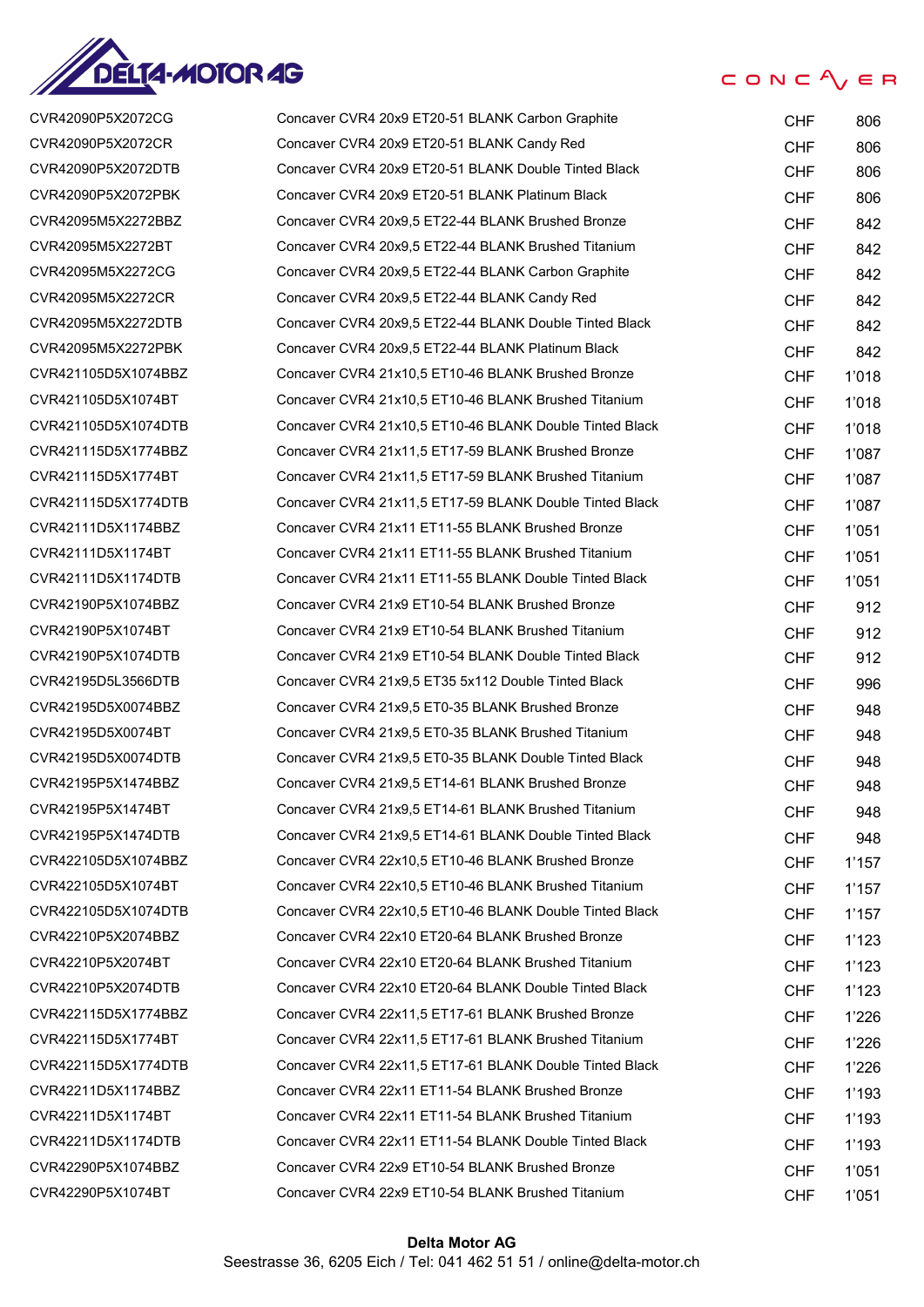

CVR42290P5X1074DTB CVR42295D5X0074BBZ CVR42295D5X0074BT CVR42295D5X0074DTB CVR42295P5X1474BBZ CVR42295P5X1474BT CVR42295P5X1474DTB

| Concaver CVR4 22x9 ET10-54 BLANK Double Tinted Black   | <b>CHF</b> | 1'051 |
|--------------------------------------------------------|------------|-------|
| Concaver CVR4 22x9.5 ET0-35 BLANK Brushed Bronze       | <b>CHF</b> | 1'087 |
| Concaver CVR4 22x9.5 ET0-35 BLANK Brushed Titanium     | CHF        | 1'087 |
| Concaver CVR4 22x9.5 ET0-35 BLANK Double Tinted Black  | CHF        | 1'087 |
| Concaver CVR4 22x9.5 ET14-60 BLANK Brushed Bronze      | <b>CHF</b> | 1'087 |
| Concaver CVR4 22x9.5 ET14-60 BLANK Brushed Titanium    | CHF        | 1'087 |
| Concaver CVR4 22x9.5 ET14-60 BLANK Double Tinted Black | CHF        | 1'087 |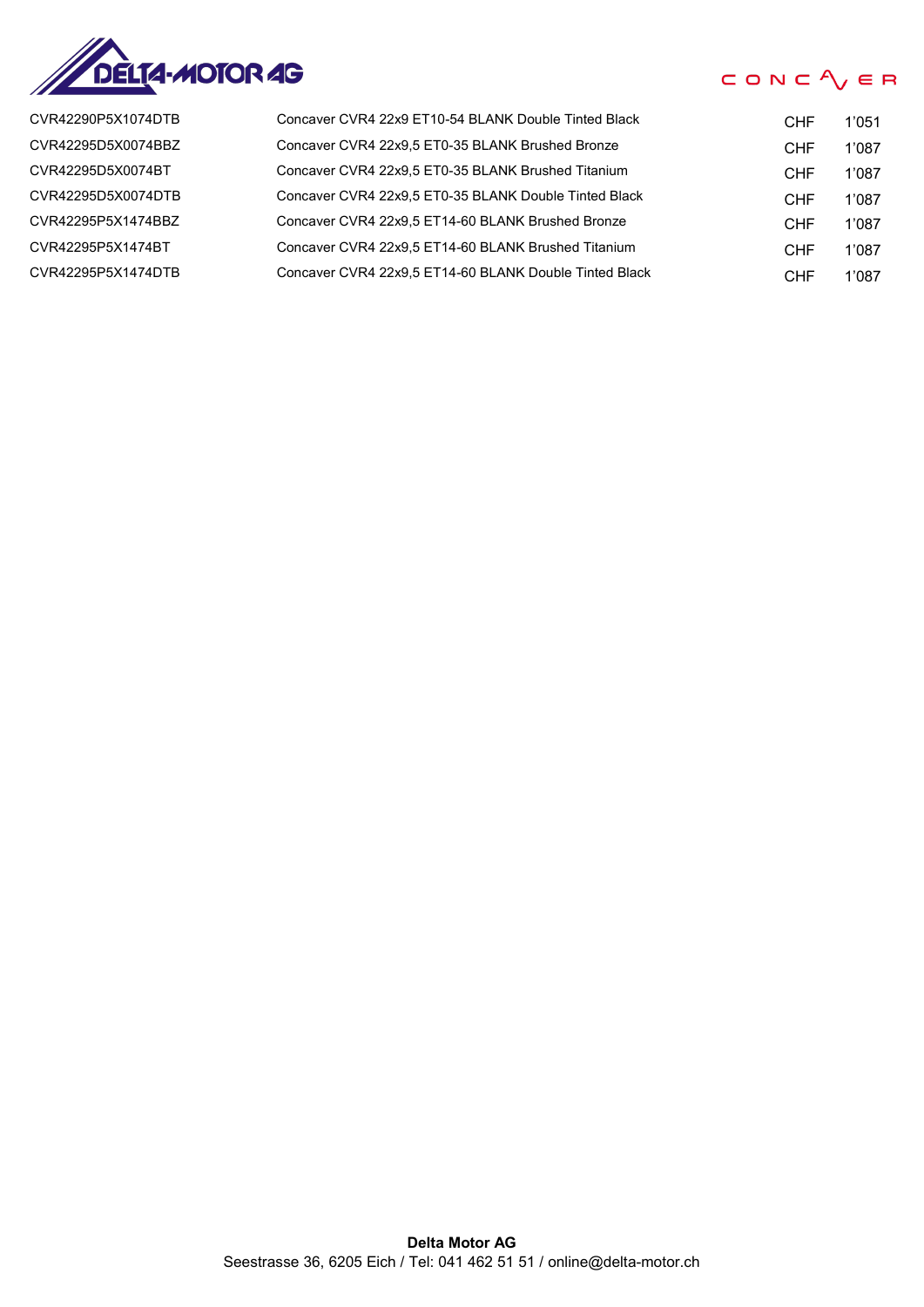

| CVR519105D5X1572BBZ | Concaver CVR5 19x10,5 ET15-57 BLANK Brushed Bronze      | <b>CHF</b> | 773 |
|---------------------|---------------------------------------------------------|------------|-----|
| CVR519105D5X1572BT  | Concaver CVR5 19x10,5 ET15-57 BLANK Brushed Titanium    | <b>CHF</b> | 773 |
| CVR519105D5X1572CG  | Concaver CVR5 19x10,5 ET15-57 BLANK Carbon Graphite     | <b>CHF</b> | 773 |
| CVR519105D5X1572DTB | Concaver CVR5 19x10,5 ET15-57 BLANK Double Tinted Black | <b>CHF</b> | 773 |
| CVR519105D5X1572PBK | Concaver CVR5 19x10,5 ET15-57 BLANK Platinum Black      | <b>CHF</b> | 773 |
| CVR51910D5X2072BBZ  | Concaver CVR5 19x10 ET20-51 BLANK Brushed Bronze        | <b>CHF</b> | 737 |
| CVR51910D5X2072BT   | Concaver CVR5 19x10 ET20-51 BLANK Brushed Titanium      | <b>CHF</b> | 737 |
| CVR51910D5X2072CG   | Concaver CVR5 19x10 ET20-51 BLANK Carbon Graphite       | <b>CHF</b> | 737 |
| CVR51910D5X2072DTB  | Concaver CVR5 19x10 ET20-51 BLANK Double Tinted Black   | <b>CHF</b> | 737 |
| CVR51910D5X2072PBK  | Concaver CVR5 19x10 ET20-51 BLANK Platinum Black        | <b>CHF</b> | 737 |
| CVR51980P5X2072BBZ  | Concaver CVR5 19x8 ET20-40 BLANK Brushed Bronze         | <b>CHF</b> | 595 |
| CVR51980P5X2072BT   | Concaver CVR5 19x8 ET20-40 BLANK Brushed Titanium       | <b>CHF</b> | 595 |
| CVR51980P5X2072CG   | Concaver CVR5 19x8 ET20-40 BLANK Carbon Graphite        | <b>CHF</b> | 595 |
| CVR51980P5X2072DTB  | Concaver CVR5 19x8 ET20-40 BLANK Double Tinted Black    | <b>CHF</b> | 595 |
| CVR51980P5X2072PBK  | Concaver CVR5 19x8 ET20-40 BLANK Platinum Black         | <b>CHF</b> | 595 |
| CVR51985P5L4566BBZ  | Concaver CVR5 19x8,5 ET45 5x112 Brushed Bronze          | <b>CHF</b> | 679 |
| CVR51985P5L4566BT   | Concaver CVR5 19x8,5 ET45 5x112 Brushed Titanium        | <b>CHF</b> | 679 |
| CVR51985P5L4566CG   | Concaver CVR5 19x8,5 ET45 5x112 Carbon Graphite         | <b>CHF</b> | 679 |
| CVR51985P5L4566PBK  | Concaver CVR5 19x8,5 ET45 5x112 Platinum Black          | <b>CHF</b> | 679 |
| CVR51985P5X2072BBZ  | Concaver CVR5 19x8,5 ET20-45 BLANK Brushed Bronze       | <b>CHF</b> | 631 |
| CVR51985P5X2072BT   | Concaver CVR5 19x8,5 ET20-45 BLANK Brushed Titanium     | <b>CHF</b> | 631 |
| CVR51985P5X2072CG   | Concaver CVR5 19x8,5 ET20-45 BLANK Carbon Graphite      | <b>CHF</b> | 631 |
| CVR51985P5X2072DTB  | Concaver CVR5 19x8,5 ET20-45 BLANK Double Tinted Black  | <b>CHF</b> | 631 |
| CVR51985P5X2072PBK  | Concaver CVR5 19x8,5 ET20-45 BLANK Platinum Black       | <b>CHF</b> | 631 |
| CVR51990D5X2072BBZ  | Concaver CVR5 19x9 ET20-40 BLANK Brushed Bronze         | <b>CHF</b> | 667 |
| CVR51990D5X2072BT   | Concaver CVR5 19x9 ET20-40 BLANK Brushed Titanium       | <b>CHF</b> | 667 |
| CVR51990D5X2072CG   | Concaver CVR5 19x9 ET20-40 BLANK Carbon Graphite        | <b>CHF</b> | 667 |
| CVR51990D5X2072DTB  | Concaver CVR5 19x9 ET20-40 BLANK Double Tinted Black    | <b>CHF</b> | 667 |
| CVR51990D5X2072PBK  | Concaver CVR5 19x9 ET20-40 BLANK Platinum Black         | <b>CHF</b> | 667 |
| CVR51990P5X2072BBZ  | Concaver CVR5 19x9 ET20-51 BLANK Brushed Bronze         | <b>CHF</b> | 667 |
| CVR51990P5X2072BT   | Concaver CVR5 19x9 ET20-51 BLANK Brushed Titanium       | <b>CHF</b> | 667 |
| CVR51990P5X2072CG   | Concaver CVR5 19x9 ET20-51 BLANK Carbon Graphite        | <b>CHF</b> | 667 |
| CVR51990P5X2072DTB  | Concaver CVR5 19x9 ET20-51 BLANK Double Tinted Black    | <b>CHF</b> | 667 |
| CVR51990P5X2072PBK  | Concaver CVR5 19x9 ET20-51 BLANK Platinum Black         | <b>CHF</b> | 667 |
| CVR51995D5X2072BBZ  | Concaver CVR5 19x9,5 ET20-45 BLANK Brushed Bronze       | <b>CHF</b> | 703 |
| CVR51995D5X2072BT   | Concaver CVR5 19x9,5 ET20-45 BLANK Brushed Titanium     | <b>CHF</b> | 703 |
| CVR51995D5X2072CG   | Concaver CVR5 19x9,5 ET20-45 BLANK Carbon Graphite      | <b>CHF</b> | 703 |
| CVR51995D5X2072DTB  | Concaver CVR5 19x9,5 ET20-45 BLANK Double Tinted Black  | <b>CHF</b> | 703 |
| CVR51995D5X2072PBK  | Concaver CVR5 19x9,5 ET20-45 BLANK Platinum Black       | <b>CHF</b> | 703 |
| CVR520105D5X1572BBZ | Concaver CVR5 20x10,5 ET15-45 BLANK Brushed Bronze      | <b>CHF</b> | 912 |
| CVR520105D5X1572BT  | Concaver CVR5 20x10,5 ET15-45 BLANK Brushed Titanium    | <b>CHF</b> | 912 |
| CVR520105D5X1572CG  | Concaver CVR5 20x10,5 ET15-45 BLANK Carbon Graphite     | <b>CHF</b> | 912 |
| CVR520105D5X1572DTB | Concaver CVR5 20x10,5 ET15-45 BLANK Double Tinted Black | <b>CHF</b> | 912 |
|                     |                                                         |            |     |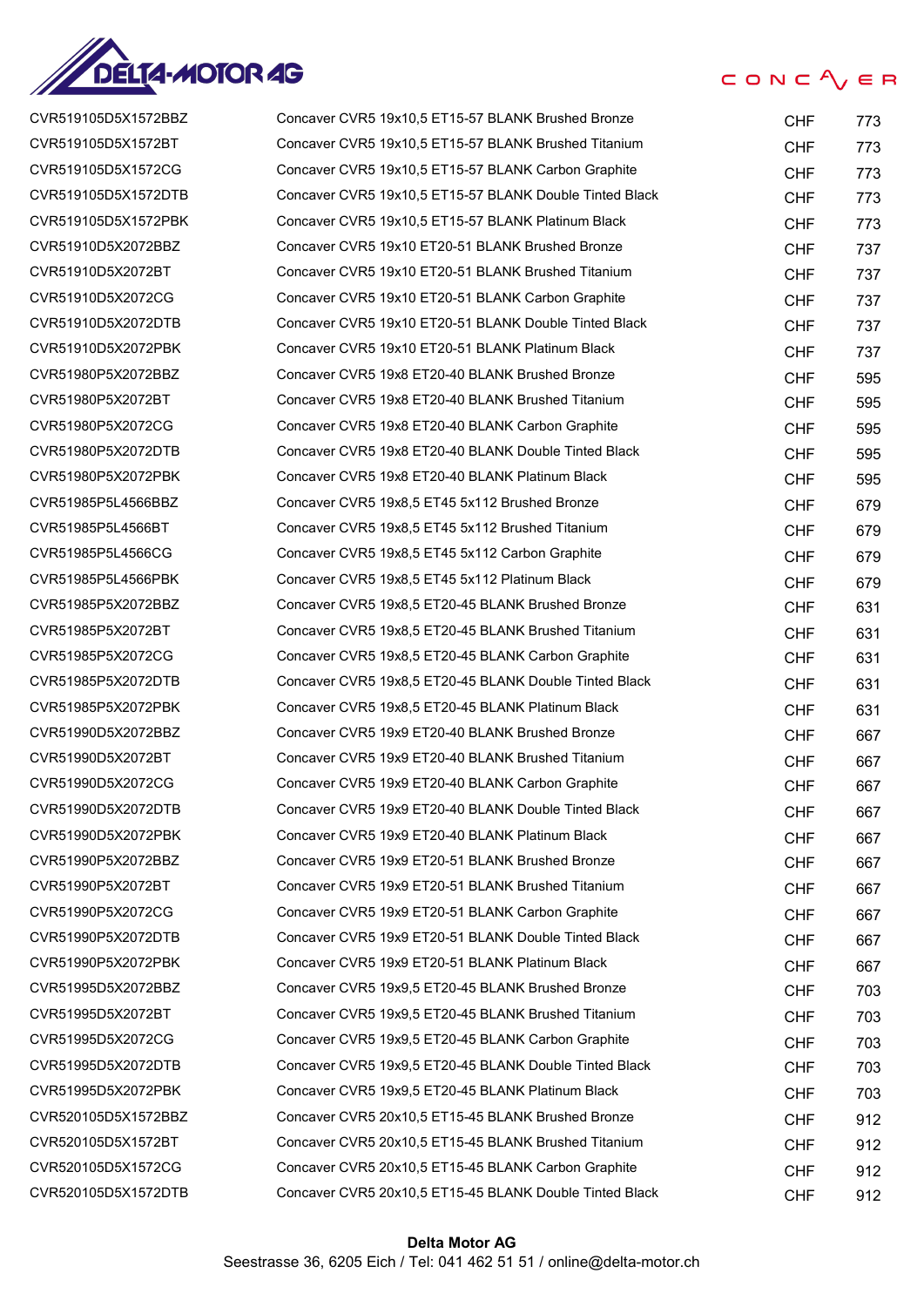

CONC $\Lambda$   $\in$  R

| CVR520105D5X1572PBK | Concaver CVR5 20x10,5 ET15-45 BLANK Platinum Black      | <b>CHF</b> | 912   |
|---------------------|---------------------------------------------------------|------------|-------|
| CVR52010M5X2072BBZ  | Concaver CVR5 20x10 ET20-48 BLANK Brushed Bronze        | <b>CHF</b> | 840   |
| CVR52010M5X2072BT   | Concaver CVR5 20x10 ET20-48 BLANK Brushed Titanium      | <b>CHF</b> | 876   |
| CVR52010M5X2072CG   | Concaver CVR5 20x10 ET20-48 BLANK Carbon Graphite       | <b>CHF</b> | 876   |
| CVR52010M5X2072DTB  | Concaver CVR5 20x10 ET20-48 BLANK Double Tinted Black   | <b>CHF</b> | 876   |
| CVR52010M5X2072PBK  | Concaver CVR5 20x10 ET20-48 BLANK Platinum Black        | <b>CHF</b> | 876   |
| CVR52011E5X0072BBZ  | Concaver CVR5 20x11 ET0-30 BLANK Brushed Bronze         | <b>CHF</b> | 948   |
| CVR52011E5X0072BT   | Concaver CVR5 20x11 ET0-30 BLANK Brushed Titanium       | <b>CHF</b> | 948   |
| CVR52011E5X0072CG   | Concaver CVR5 20x11 ET0-30 BLANK Carbon Graphite        | <b>CHF</b> | 948   |
| CVR52011E5X0072PBK  | Concaver CVR5 20x11 ET0-30 BLANK Platinum Black         | <b>CHF</b> | 948   |
| CVR52012E5X0072BBZ  | Concaver CVR5 20x12 ET0-42 BLANK Brushed Bronze         | <b>CHF</b> | 1'018 |
| CVR52012E5X0072CG   | Concaver CVR5 20x12 ET0-42 BLANK Carbon Graphite        | <b>CHF</b> | 1'018 |
| CVR52012E5X0072PBK  | Concaver CVR5 20x12 ET0-42 BLANK Platinum Black         | <b>CHF</b> | 1'018 |
| CVR52080P5X2072BBZ  | Concaver CVR5 20x8 ET20-40 BLANK Brushed Bronze         | <b>CHF</b> | 737   |
| CVR52080P5X2072BT   | Concaver CVR5 20x8 ET20-40 BLANK Brushed Titanium       | <b>CHF</b> | 737   |
| CVR52080P5X2072CG   | Concaver CVR5 20x8 ET20-40 BLANK Carbon Graphite        | <b>CHF</b> | 737   |
| CVR52080P5X2072DTB  | Concaver CVR5 20x8 ET20-40 BLANK Double Tinted Black    | <b>CHF</b> | 737   |
| CVR52080P5X2072PBK  | Concaver CVR5 20x8 ET20-40 BLANK Platinum Black         | <b>CHF</b> | 737   |
| CVR52085P5X2072BBZ  | Concaver CVR5 20x8,5 ET20-45 BLANK Brushed Bronze       | <b>CHF</b> | 773   |
| CVR52085P5X2072BT   | Concaver CVR5 20x8,5 ET20-45 BLANK Brushed Titanium     | <b>CHF</b> | 773   |
| CVR52085P5X2072CG   | Concaver CVR5 20x8,5 ET20-45 BLANK Carbon Graphite      | <b>CHF</b> | 773   |
| CVR52085P5X2072DTB  | Concaver CVR5 20x8,5 ET20-45 BLANK Double Tinted Black  | <b>CHF</b> | 773   |
| CVR52085P5X2072PBK  | Concaver CVR5 20x8,5 ET20-45 BLANK Platinum Black       | <b>CHF</b> | 773   |
| CVR52090M5X2072BBZ  | Concaver CVR5 20x9 ET20-35 BLANK Brushed Bronze         | <b>CHF</b> | 806   |
| CVR52090M5X2072BT   | Concaver CVR5 20x9 ET20-35 BLANK Brushed Titanium       | <b>CHF</b> | 806   |
| CVR52090M5X2072CG   | Concaver CVR5 20x9 ET20-35 BLANK Carbon Graphite        | <b>CHF</b> | 806   |
| CVR52090M5X2072DTB  | Concaver CVR5 20x9 ET20-35 BLANK Double Tinted Black    | <b>CHF</b> | 806   |
| CVR52090M5X2072PBK  | Concaver CVR5 20x9 ET20-35 BLANK Platinum Black         | <b>CHF</b> | 806   |
| CVR52090P5X2072BBZ  | Concaver CVR5 20x9 ET20-51 BLANK Brushed Bronze         | <b>CHF</b> | 806   |
| CVR52090P5X2072BT   | Concaver CVR5 20x9 ET20-51 BLANK Brushed Titanium       | <b>CHF</b> | 806   |
| CVR52090P5X2072CG   | Concaver CVR5 20x9 ET20-51 BLANK Carbon Graphite        | <b>CHF</b> | 806   |
| CVR52090P5X2072DTB  | Concaver CVR5 20x9 ET20-51 BLANK Double Tinted Black    | <b>CHF</b> | 806   |
| CVR52090P5X2072PBK  | Concaver CVR5 20x9 ET20-51 BLANK Platinum Black         | <b>CHF</b> | 806   |
| CVR52095M5X2272BBZ  | Concaver CVR5 20x9,5 ET22-40 BLANK Brushed Bronze       | <b>CHF</b> | 842   |
| CVR52095M5X2272BT   | Concaver CVR5 20x9,5 ET22-40 BLANK Brushed Titanium     | <b>CHF</b> | 842   |
| CVR52095M5X2272CG   | Concaver CVR5 20x9,5 ET22-40 BLANK Carbon Graphite      | <b>CHF</b> | 842   |
| CVR52095M5X2272DTB  | Concaver CVR5 20x9,5 ET22-40 BLANK Double Tinted Black  | <b>CHF</b> | 842   |
| CVR52095M5X2272PBK  | Concaver CVR5 20x9,5 ET22-40 BLANK Platinum Black       | <b>CHF</b> | 842   |
| CVR521105D5X1074BBZ | Concaver CVR5 21x10.5 ET10-46 BLANK Brushed Bronze      | <b>CHF</b> | 1'018 |
| CVR521105D5X1074BT  | Concaver CVR5 21x10,5 ET10-46 BLANK Brushed Titanium    | <b>CHF</b> | 1'018 |
| CVR521105D5X1074CG  | Concaver CVR5 21x10,5 ET10-46 BLANK Carbon Graphite     | <b>CHF</b> | 1'018 |
| CVR521105D5X1074DTB | Concaver CVR5 21x10,5 ET10-46 BLANK Double Tinted Black | <b>CHF</b> | 1'018 |
| CVR521115D5X1774BBZ | Concaver CVR5 21x11,5 ET17-59 BLANK Brushed Bronze      | <b>CHF</b> | 1'087 |
|                     |                                                         |            |       |